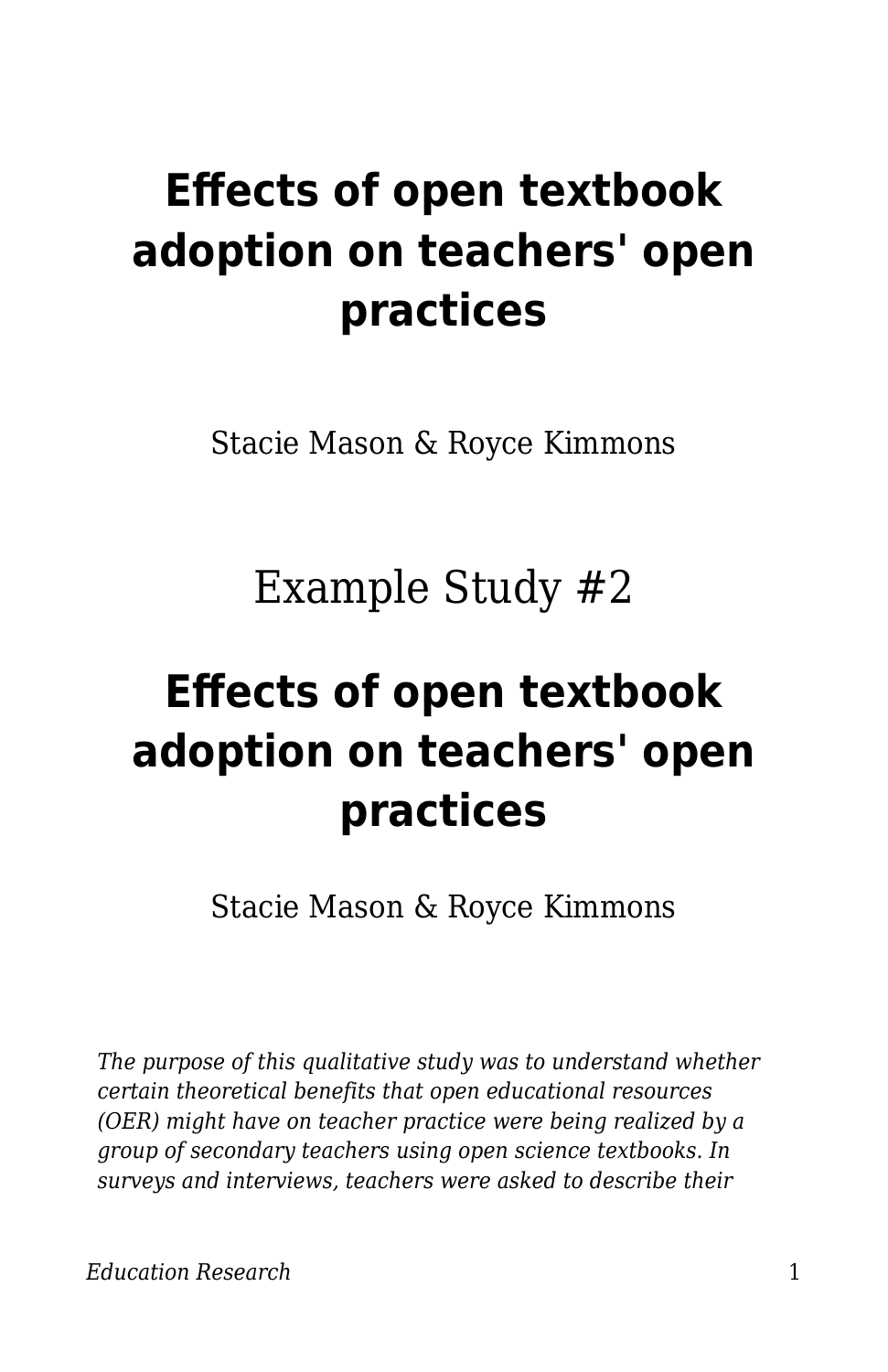*classroom practice before and after adopting an open textbook, including practices relating to openness. Teachers were also asked to rate the quality of open textbooks they were using in contrast to textbooks used previously. Most participants reported changes to practice, and the most commonly cited changes could be attributed to a combination of openness and online format. For example, participants described linking textbook content to other online resources. In comparisons of current to previous practice, however, teachers did not report increases in the open practices of collaboration, revising, or adapting.*

#### **Paradigmatic Analysis**

This qualitative study is interpretivist in nature, because it relies upon the researchers' semi-structured interviews with participants to elicit valuable insights on the studied topic and utilized open coding to analyze participant responses. Note that tone-softening words like "may" and "seem" are used commonly to prevent hyperbolic language that might otherwise suggest generalizability of results to the reader. Unlike many other qualitative studies, this study also utilized surveys with numeric elements in addition to interviews, which are then represented in descriptive data tables. Though uncommon in qualitative research, such supplements do not make this mixed methods, because the quantitative data are only provided descriptively to show a snapshot of the users as a group and are not subjected to significance testing nor used to predict or generalize, meaning that the results exhibit very low quantitative rigor.

### **Introduction**

For K-12 teachers in the United States, finding textbooks that fully meet their needs can be challenging. Some textbooks are not adequately aligned to state standards, as publishers do not create separate versions for varying standards. Although *Common*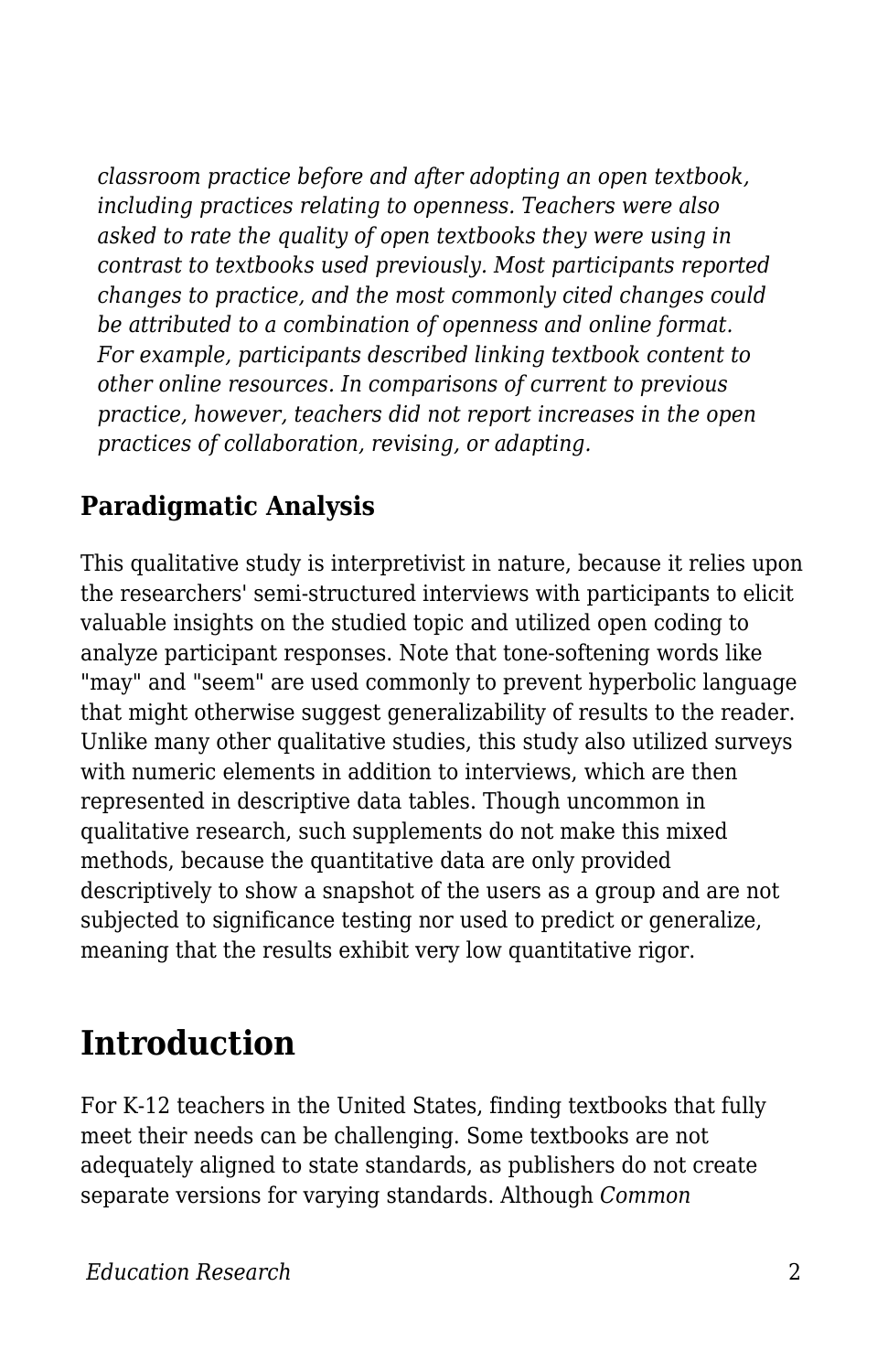*Core* standards are used in 42 states and four territories, textbooks labeled as "core aligned" may not actually be well-aligned; standards alignment may be tacked on afterwards and not integrated intentionally in the design (Common Core State Standards Initiative, 2016; Polikoff, 2015; Stern & Roseman, 2001). Some textbooks that do align with the standards may not be developmentally appropriate or adequate in differentiated instruction for individual student needs.

With commercial instructional materials not meeting teacher and student needs, some schools are turning to open educational resources (OER), defined by UNESCO (2016) as "any type of educational materials that are in the public domain or introduced with an open license" (para. 1). Many proponents of open textbooks note three potential benefits: (a) cost savings, (b) increased access to quality content, and (c) teacher empowerment or improved professionalism (Kimmons, 2016; U.S. Department of Education, 2015).

First, as OERs can be freely copied, used, and shared, they tend to cost less than commercial resources. Wiley, Hilton, Ellington, and Hall (2012) found that open textbooks could save schools 50% or more over commercial textbooks. With shrinking state budgets, lower cost is a compelling issue (Hilton III, Larsen, Wiley, & Fischer, 2016); however, using OER does not guarantee cost savings, as the previous study also showed that having teachers print small numbers of thick textbooks costs more than buying commercial books. Additionally, developing and supporting openly licensed resources is costly. Furthermore, reducing costs might not be a sufficient reason to replace commercial materials with OER. Administrators have reported that quality and features influenced their purchasing decisions much more than cost (K12 Handhelds, 2015).

Thus a second advantage, increased access to high-quality instructional materials, may be more important than lower expense. OER can be adapted - updated, improved, and tailored to the needs of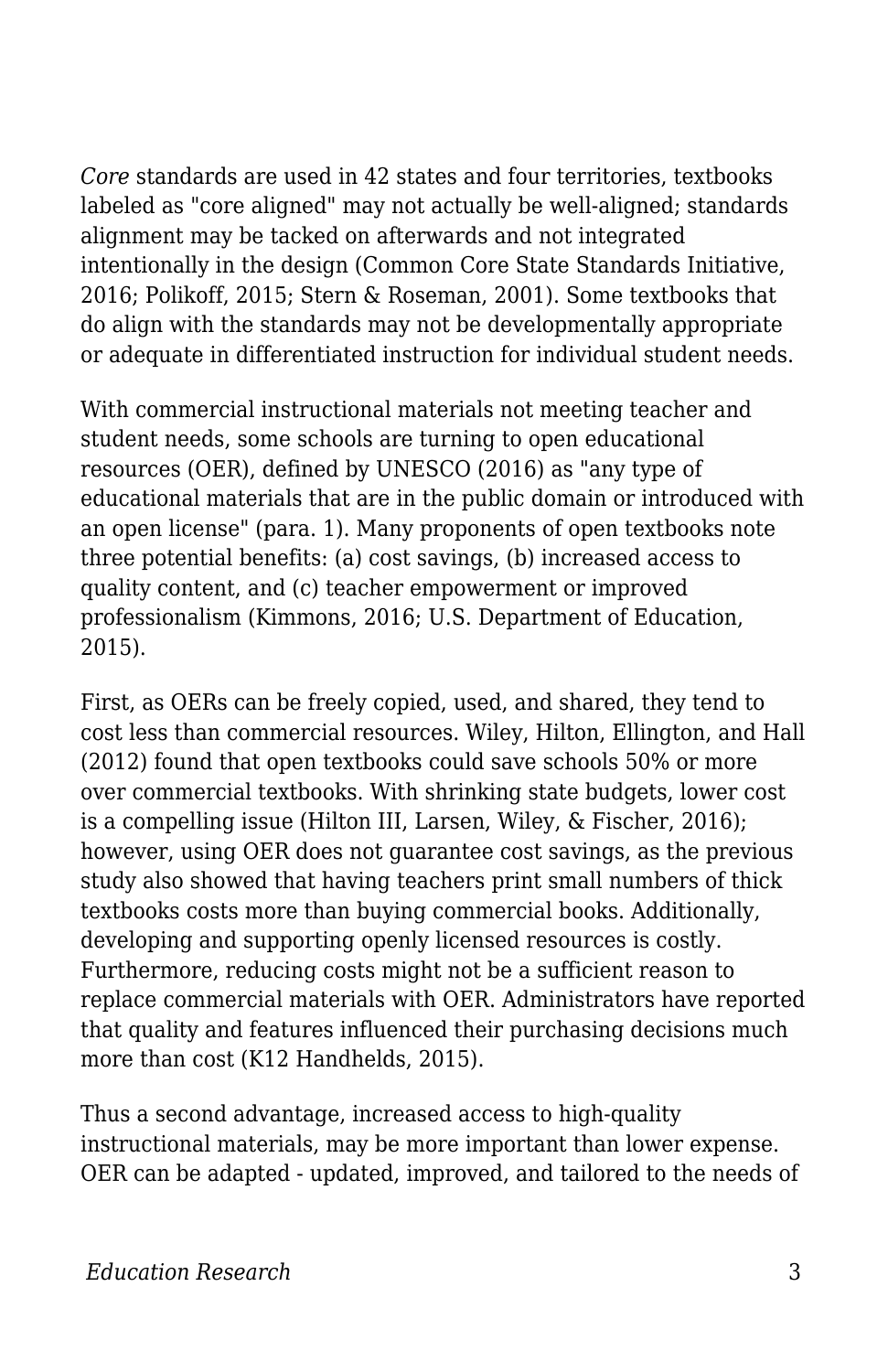schools and individuals - their use in schools with low budgets thus improves equity. However, not all OER are high quality, and identifying quality resources can be more difficult than trusting commercial textbook companies. Most secondary science classrooms use commercial textbooks, and selection processes vary among states, districts, and even within districts (K12 Handhelds, 2015). Prospective users must know enough about both commercial and open texts to efficiently judge their quality.

Third, OER use can empower teachers as they adapt resources to meet student needs. Kimmons (2016) has identified three main professional benefits of openness with OER: (a) supporting professional collaboration, (b) connecting teachers and students to a global community, and (c) allowing teachers to create content. However, administrators may discourage teachers from changing approved instructional materials; teachers may lack time, inclination, or knowledge to adapt resources; and teachers desiring to adapt OER need the support and trust of administrators. Thus current power structures and expectations placed on teachers might not be amenable to teachers becoming active in curating, adopting, and adapting resources.

Likely due to its perceived benefits, use of OER in the United States is increasing. Since the U.S. Department of Education (2015) launched its #GoOpen campaign in October 2015, at least 91 districts and 19 states have committed to using openly licensed resources (Office of Educational Technology, n.d.). Through #GoOpen, districts commit to replacing at least one textbook with an open resource, and states commit to using OER, developing and maintaining an OER repository, and sharing resources with other #GoOpen states (Office of Educational Technology, n.d.).

At present, the potential benefits of K-12 OER use are mostly theoretical; currently very few studies have published data indicating whether potential benefits are being realized in K-12 settings. Most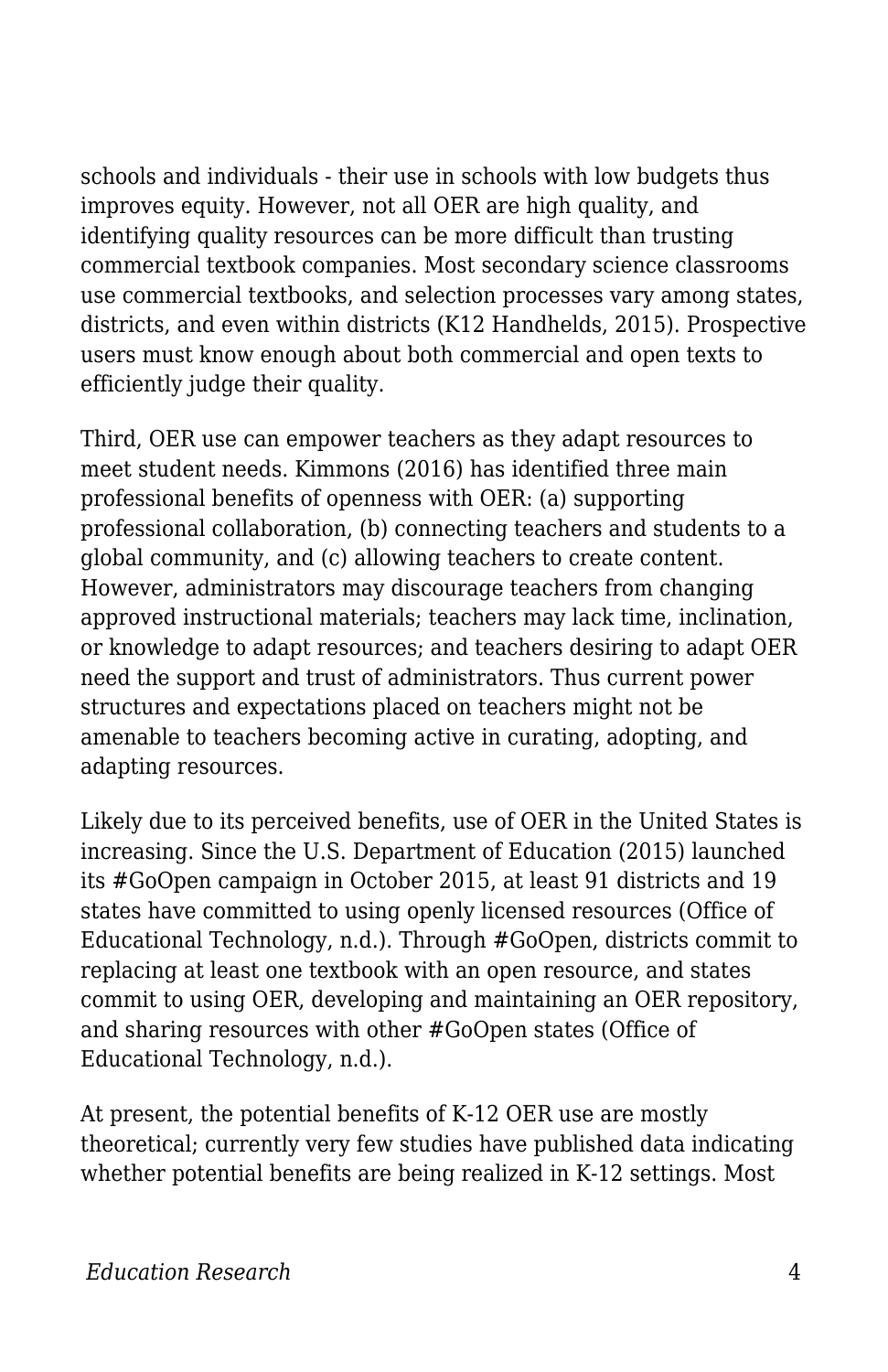published OER research has focused on higher education, but separate K-12 studies are needed for the significantly different contexts. This study will contribute to the OER research base by examining the benefits realized by a group of secondary teachers using open science textbooks.

Three research questions guided this study:

- 1. How has using an open science textbook affected practices related to textbook use?
- 2. How and how extensively have teachers used the open practices of revision and collaboration?
- 3. How have teachers valued the open textbook used?

# **Literature Review**

The 2012 National Survey of Science and Mathematics Education reported that most science teachers used commercial textbooks, rated them positively, and supplemented them with other resources (Banilower et al., 2013). Early studies have indicated that K-12 teachers not using commercial textbooks can use open textbooks effectively (Wiley et al., 2012; Robinson, Fischer, Wiley, & Hilton, 2014; Hilton et al., 2016). Among the earliest published research on U.S. K-12 open textbook use, Wiley et al.'s (2012) study of 20 middle and high school science classes found no significant difference between standardized test scores of students using open or commercial textbooks. In a follow-up study, Robinson, Fischer, Wiley, and Hilton (2014) found that students using open textbooks in secondary science classes scored slightly higher than students using traditional textbooks. A new study comparing mathematics test results of elementary school students using OER and commercial resources found no significant difference (Hilton et al., 2016. In all three studies, outcomes for OER use, including cost and student test scores, were comparable to or better than outcomes for conventional materials.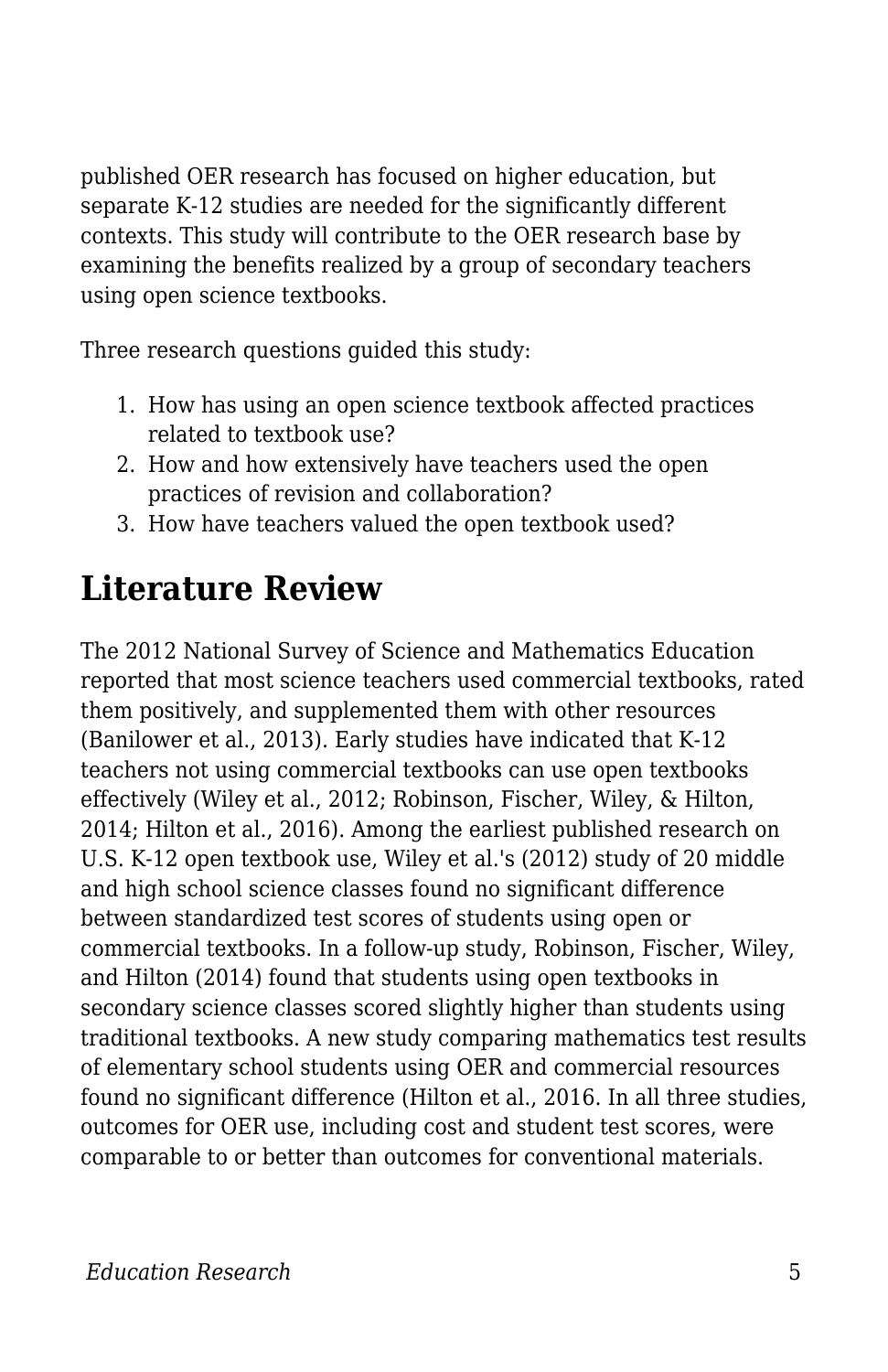In an international study of K-12 teachers' usage and perceptions of OER, most reported that OER helped them meet diverse needs, differentiate instruction, personalize instruction, provide broad coverage of curriculum, reflect on their teaching, and increase subject knowledge and that OER increased student independence, selfreliance, satisfaction, and engagement (de los Arcos, Farrow, Pitt, Weller, & McAndrew, 2016). In Kimmons' (2015) study of perceived textbook quality, 30 K-12 teachers evaluated open/adapted textbooks 38% higher than commercial textbooks (significantly higher on all 10 criteria), and 16% higher than open (non-adapted) textbooks.

Though in early phases, OER awareness, usage, and research are increasing, revealing varied benefits and challenges. In their 2013 evaluation of the state of the OER ecosystem, The Boston Consulting Group reported the movement has momentum, though still far from mainstream. Study participants (n=165) indicated their top two reasons for adoption were flexibility and low cost, and their greatest challenges were finding quality materials, especially for non-STEM subjects, and remixing and revising materials to make them useful. Additionally, Baker, Asino, Xiu, and Fulgencio (2017) found that digital divides and student preferences toward textbooks also play a role in how OER are used in K-12.

Given these challenges to implementing OER, sustainability is a significant issue. In a summary of K-12 adoption and implementation practices, K12 Handhelds (2015) concluded that districts purchasing K-12 instructional materials were more concerned with quality than price, and additional features, "such as customization, assessments, data gathering and analysis, and professional development," were "essential to adoption" (p.1). In survey responses, K-12 administrators showed ambivalence about open practice and the perceived benefits of open licensing. Butcher and Wilson-Strydom (2008) suggested that OER development and implementation should be successful if teachers choose to adopt open textbooks; are involved in the adoption; and are provided time, training, and compensation to produce high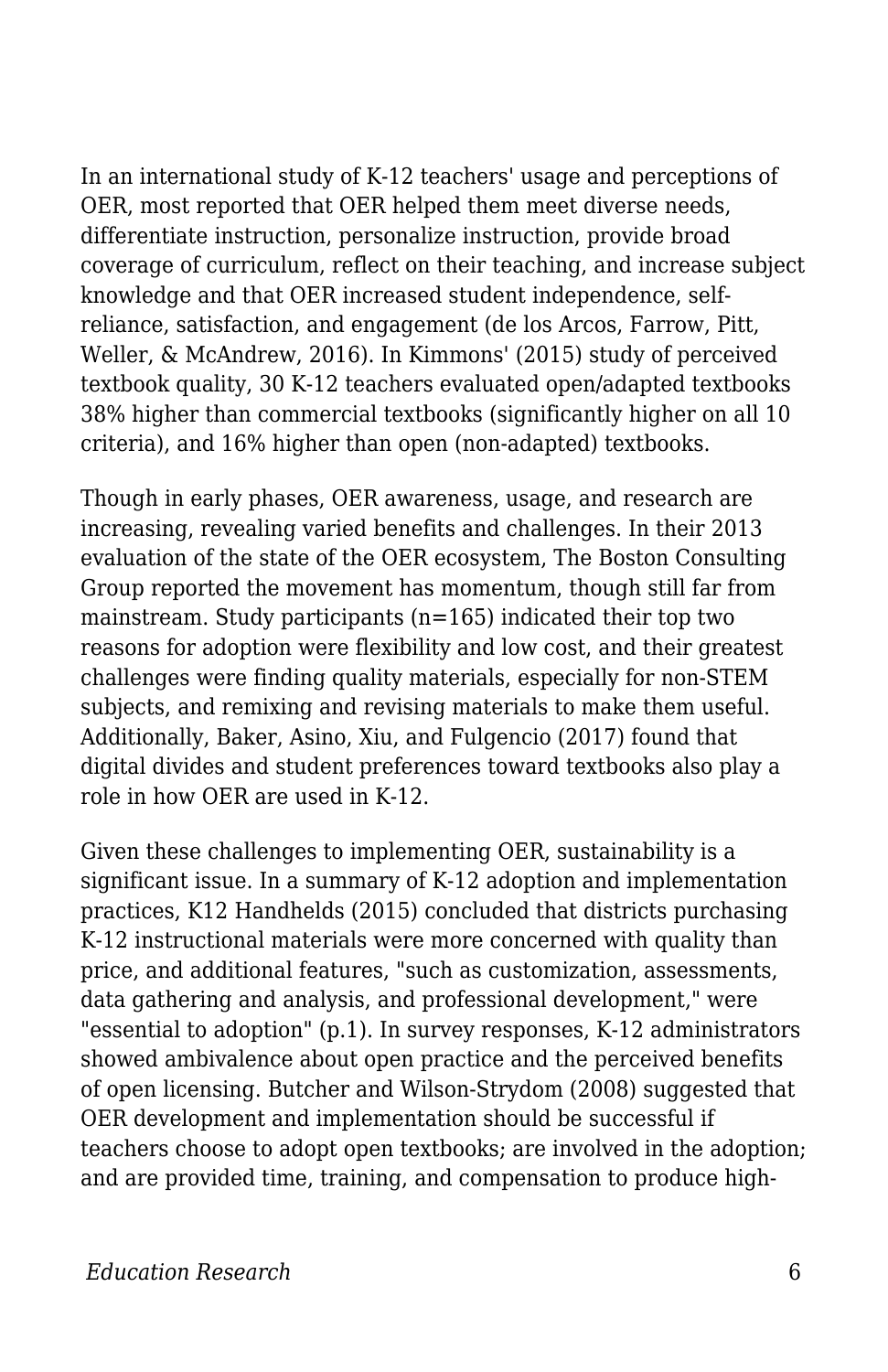quality textbooks. Wiley, Webb, Weston, and Tonks (2017) take this one step further and argue that long-term sustainability of OER may be best achieved by empowering students (rather than teachers) to become the creators and remixers of OER. Another way to increase sustainability may be to focus on theoretical benefits beyond cost.

While one of the major selling points of OER is its low cost to users, the cost of adopting open textbooks may vary significantly depending on the adoption model (Wiley et al., 2012). Kimmons (2016) has argued that stakeholders should focus less on cost and more on benefits such as collaboration, differentiation, and professionalization. Similarly, various researchers have called attention to flexibility, learner-centered education, collaboration, knowledge sharing, and ongoing quality improvement (Bliss & Patrick, 2013; Butcher & Wilson-Strydom, 2008; Tonks, Weston, Wiley, & Barbour, 2013). While these perceived benefits have been primarily theoretical, they seem a logical outgrowth of the ideals of openness associated with OER.

Remillard (2005) has characterized the teacher-curriculum relationship as "a participatory relationship between the teacher and the curriculum" (p. 236). In short, to be successful, teachers need alignment of curricula with their underlying teaching philosophies and support in learning new materials (Remillard, 2005, p. 239; Taylor et al., 2015). Based on these assertions, we might expect teachers who choose to adopt open textbooks to agree with a philosophy and classroom practice of openness, such as collaboration, knowledge sharing, and ongoing quality improvement. Drawing and building on previous research regarding the implications of openness (Kimmons, 2014), this study explored whether a group of teachers who were adapting and using open textbooks were experiencing these benefits.

## **Method**

In summer 2015, secondary science teachers from a pilot school district were brought together by the University of Idaho Doceo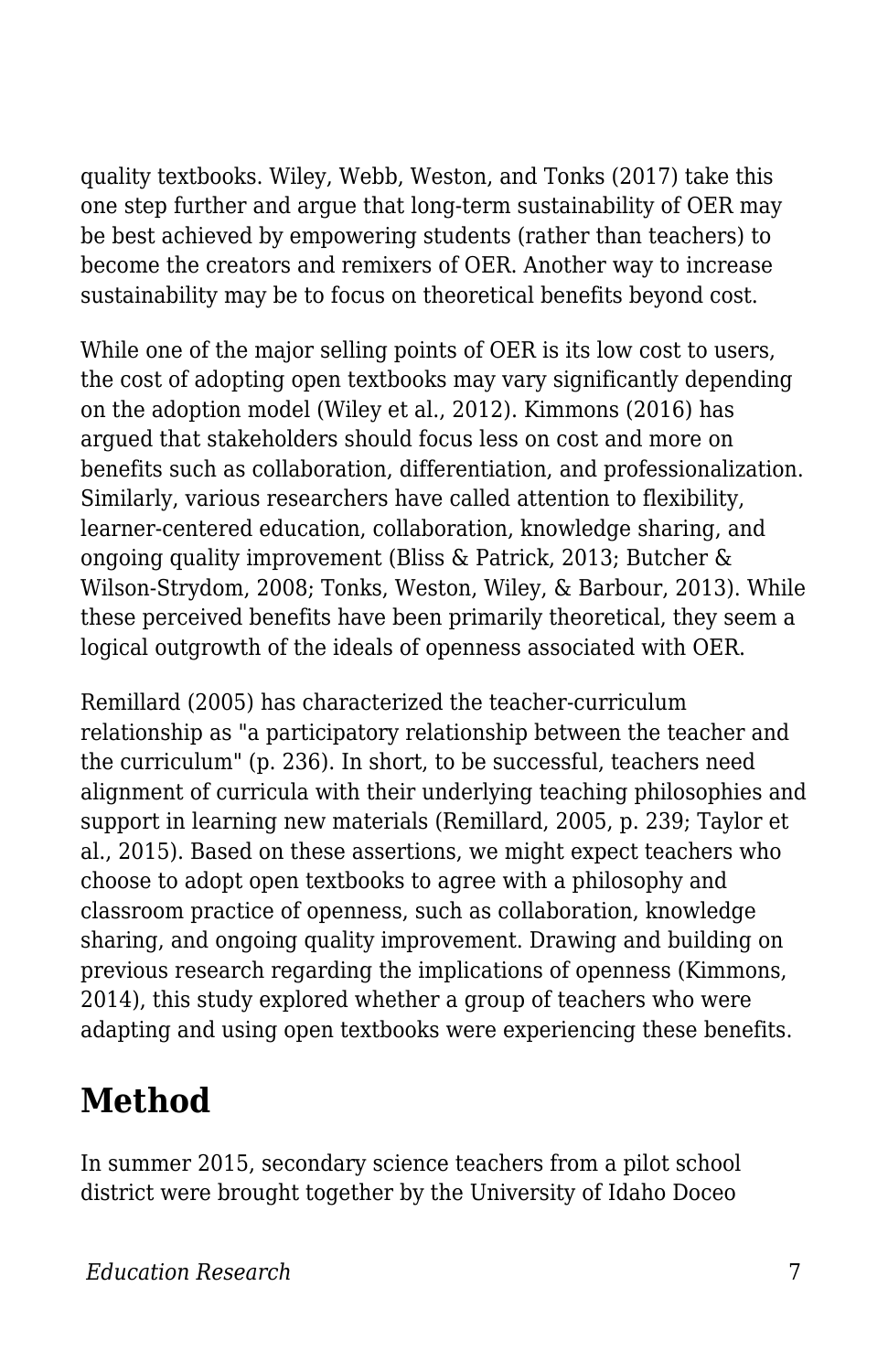Center to adapt openly licensed science textbooks from CK-12, a nonprofit foundation that provides free open online textbooks and other instructional resources (CK-12 Foundation, 2017). The following summer, 36 teachers from throughout a western state met for a fiveday institute to update and adapt open science textbooks to use in their classrooms in the coming fall semester. The teachers met in small groups based on their courses of instruction and used textbooks provided through the CK-12 Foundation. After this institute, participants continued working with technical and resource support from the support center; 26 secondary science teachers participated in this study using openly licensed science textbooks that they had helped to create.

#### **Participants**

Participants were teachers in Grades 7-12 who had adapted and adopted openly licensed textbooks in five subjects: biology, chemistry, earth science, life science, and physical science. Their teaching experience was varied: 38% with 0-5 years and 31% with more than 15 years. All junior high and high school grade levels were represented, and there was a fairly even distribution by grade. Most teachers reported that students accessed their textbooks online: 40% used online only, 44% used both print and online, and 16% used print only.

#### **Research Design**

The current "basic qualitative study" was designed "to understand how people make sense of their lives and their experiences" (Merriam, 2009, p. 23). This seemed to be the most appropriate approach because our sample consisted of a relatively small group of practicing teachers and our desire was to understand (in their own words) how using the open science textbook had affected their practice. We collected data through surveys and interviews. We began with surveys to get a general sense across the teachers of how their practices had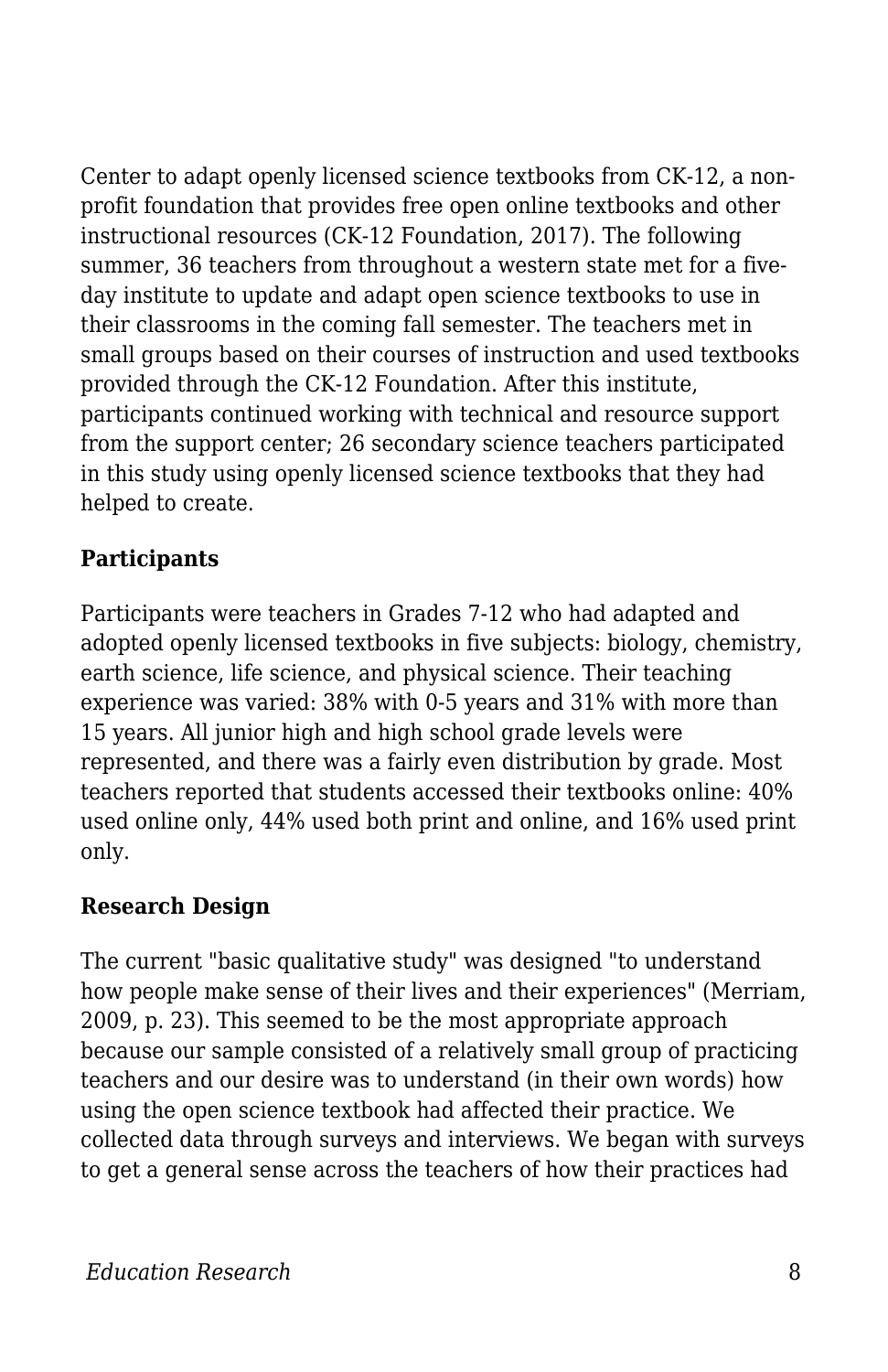changed and to gather open responses on their experiences. Though we used a survey to collect initial data and to provide descriptive results of our sample, we analyzed the data in a qualitative manner (e.g., non-generalizable, non-inferential). We then did follow-up, semistructured interviews with five teachers to dig deeper into issues that emerged from the survey. Data collection, including surveys and interviews, took place from January to April 2017 after most participants had used the resource for a full semester. Though results may be unique to teachers in a particular western state, we have provided extensive detail in the teachers' own words to allow readers to determine the transferability of results to other contexts.

#### **Instruments**

The survey designed for this study included varied questions about participants' classroom practice, textbook use, and perceptions. Questions about OER usage and classroom practice were modeled after the 2012 National Survey of Science and Mathematics Education (Banilower et al., 2013). For efficiency, most questions were based on a 5-point Likert scale. Items included two constructs of 15 items, each with Cronbach's alphas of.908 and.932 respectively, suggesting high internal reliability. A few additional questions solicited open-ended responses to allow detail, variety, and complexity in responses. At the end of the survey, participants were asked whether they would participate in a follow-up interview.

For these semi-structured interviews, we created a question bank aligned with the research questions guiding the study, modeled after examples of effective interview questions from Merriam (2009). Based on the participants' survey responses, the lead researcher compiled an individualized set of relevant questions for each interviewee and conducted a 10-30 minute interview via video conferencing.

#### **Data Analysis**

We used descriptive statistics to identify general patterns in the data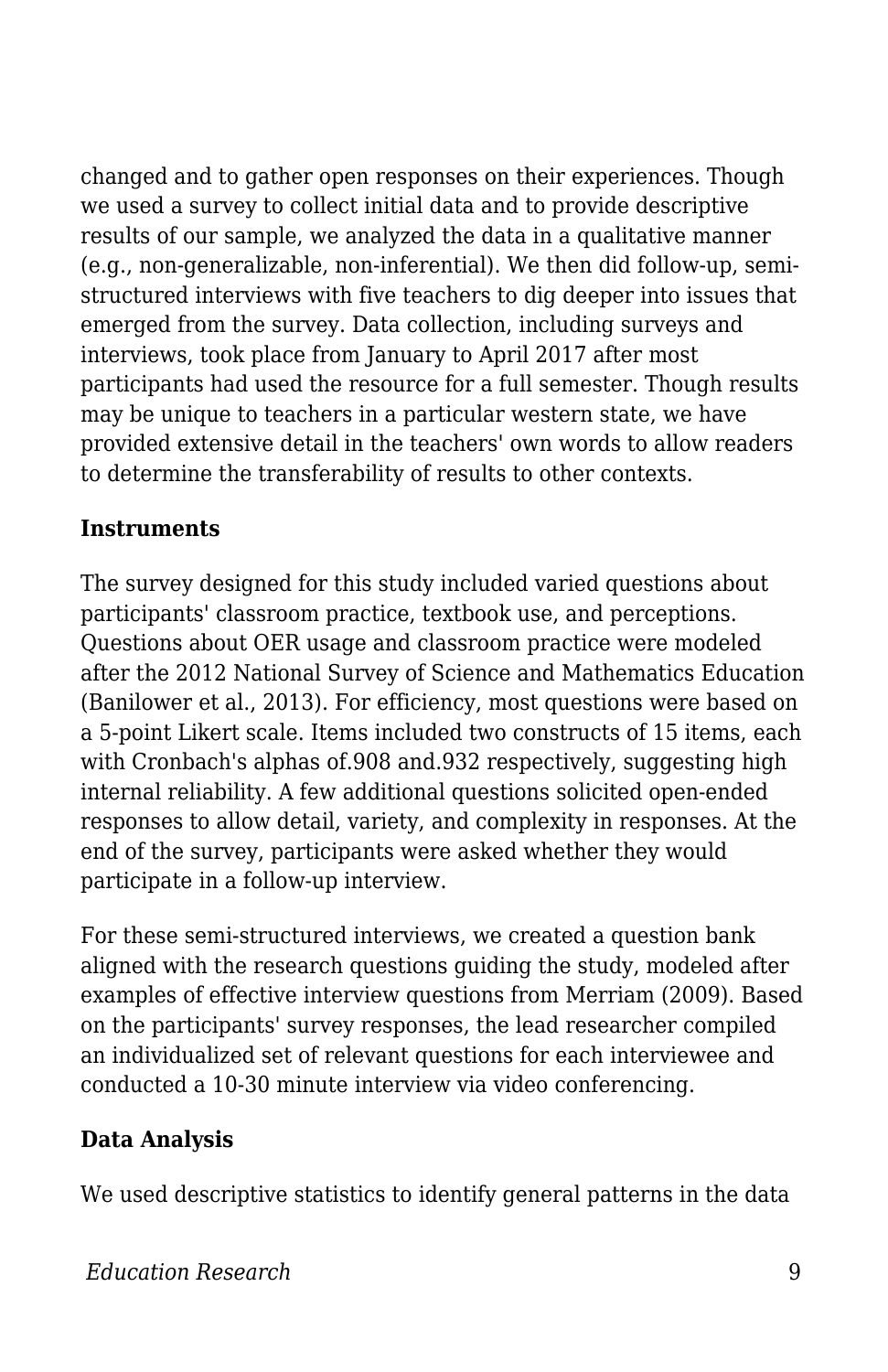regarding teachers' ways of using open textbooks, changes in practice since implementing them, and perceptions of them. For open-ended questions, the lead researcher used content analysis to generate themes, sorted survey responses into categories, and selected five participants who were willing to be interviewed. We transcribed, coded, and classified interview responses, preserving interviewee confidentiality by assigning each a non-gendered pseudonym (Table 1). Initially we used line-by-line coding for critical data analysis; *in vivo* codes emerged from reading the data, to which we added focused codes to refine, synthesize, and make sense of the data (Charmaz, 2006). During analysis we looked for relationships between open textbook use and classroom practices.

Table 1

| Pseudonym     | <b>Textbook</b> | <b>Grade level</b> | <b>Years of teaching</b> |
|---------------|-----------------|--------------------|--------------------------|
| Alex          | Biology         | 10                 | 11-15                    |
| <b>Bailey</b> | Life science    | 7-8                | 11-15                    |
| Chris         | Life science    |                    | $6 - 10$                 |
| Dana          | Earth science   |                    | $0 - 5$                  |
| Eddie         | Earth science   |                    | $0 - 5$                  |

*Interview Participant Demographics*

# **Results**

#### **Survey Results**

Of 29 survey responses received, three were excluded because only background information had been provided (e.g., grade taught, number of years taught, textbook used). The survey included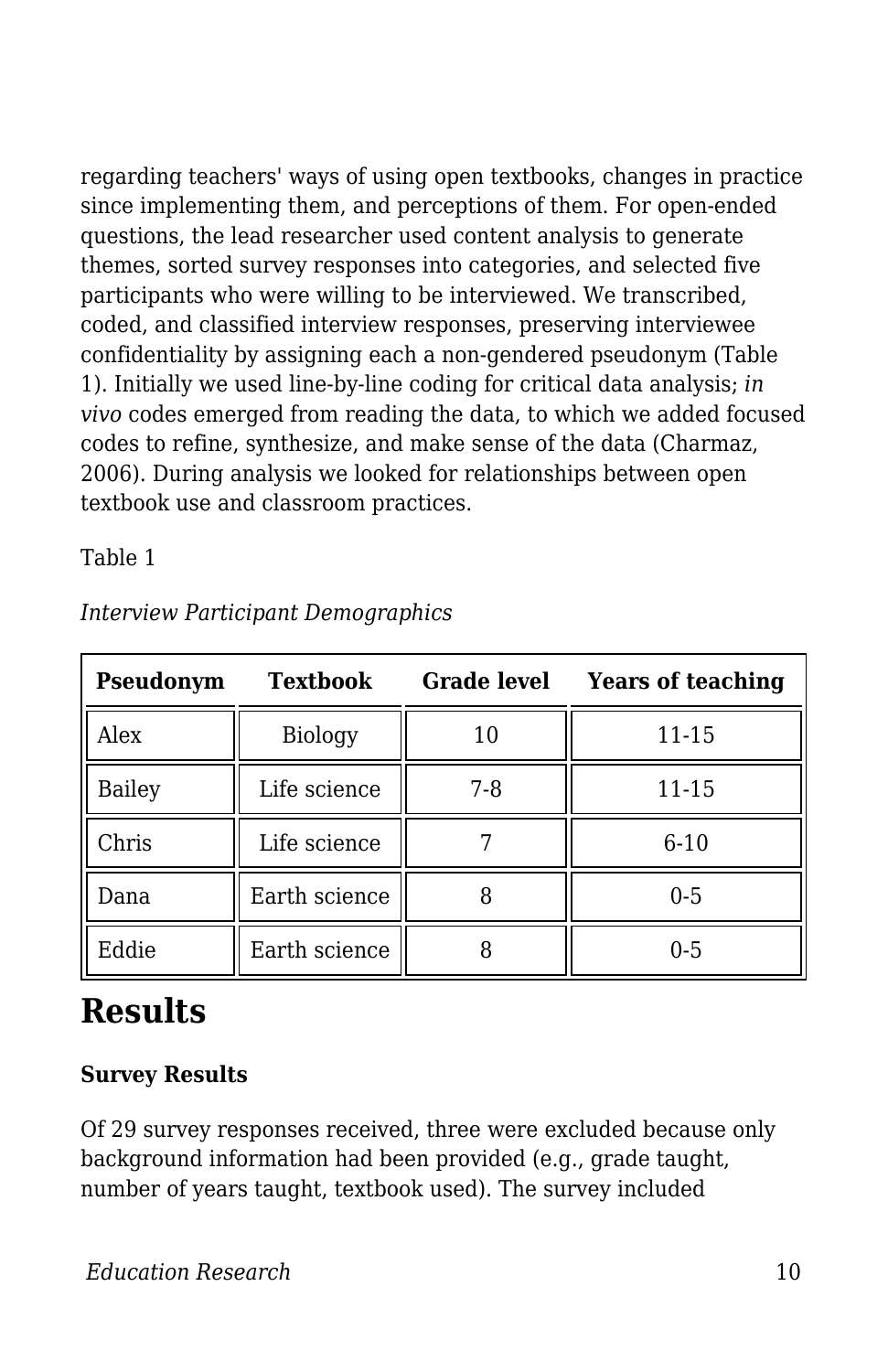branching so that participants did not see all of the questions, and respondents were not required to answer every question; therefore, a number of responses varied slightly among survey items.

**Classroom practice.** Several survey questions related teachers' classroom practice to their current and previous textbooks (see Figure 1). Overall, respondents' practices were similar for both open and previous textbooks. Descriptive reports indicated they were slightly more likely to assign readings, questions, or activities from their open textbooks and less likely to skip sections of the open textbook, supplement the open textbook, revise or adapt the open textbook, or collaborate with colleagues or students to select or adapt instructional materials while using the open textbook (Figure 2). All reported changes were small (less than 0.5). The largest reported changes were decreased frequency of supplementing the textbook with outside readings or assignments and decreased revision or adaptation of textbook content.

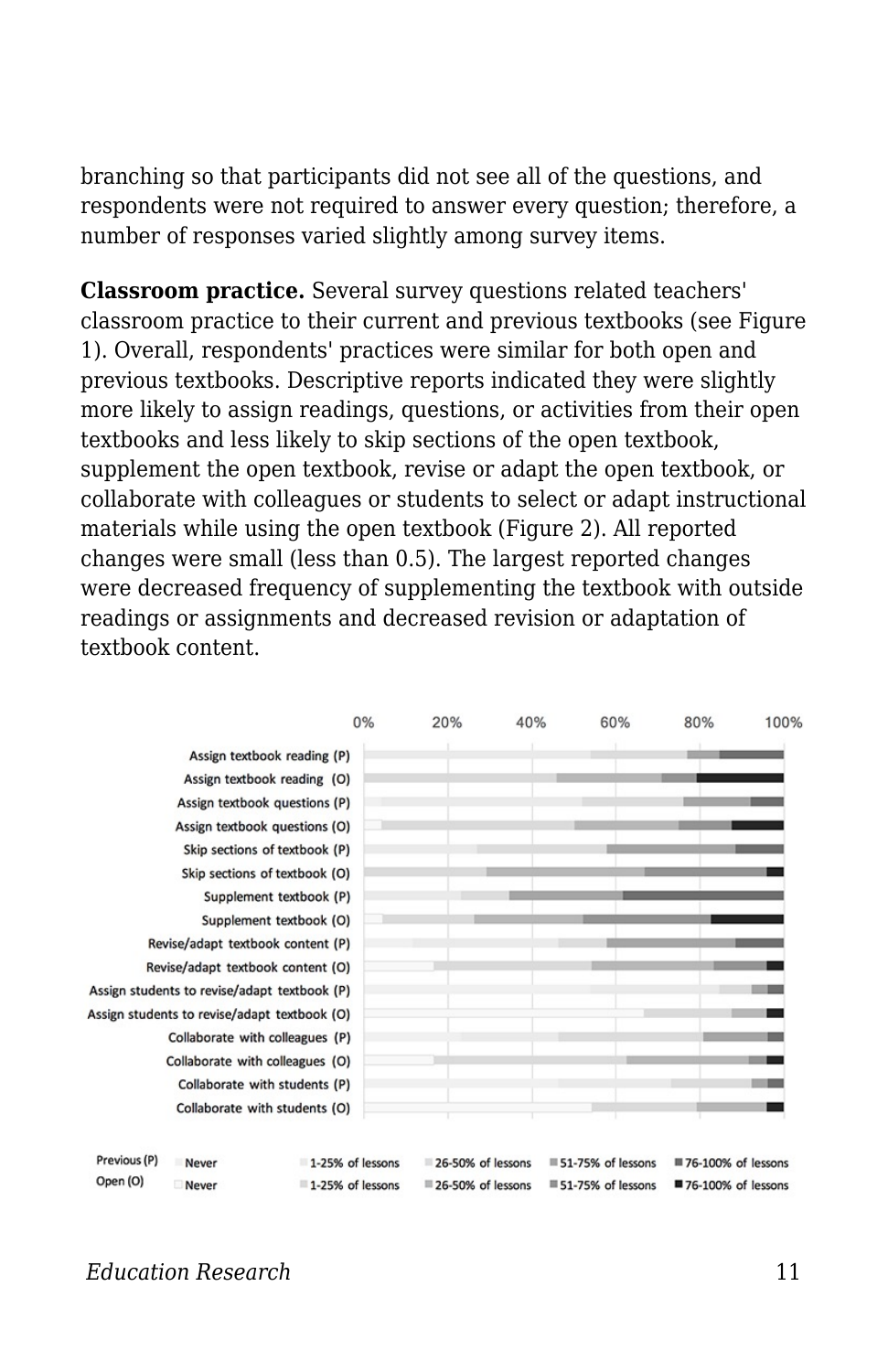*Figure 1.* Frequency of certain classroom practices with the previous science textbook (top bar) and the current open textbook (bottom bar).



*Figure 2.* Comparison of frequency of certain classroom practices.

Mean scores for previous textbook practice were subtracted from mean scores for open textbook practice. A positive comparison score indicates higher rates of the practice while using the open textbook; a negative score indicates higher rates of the practice with the previous textbook. The figure truncates the scale to show small differences in mean scores. The range of possible differences was -4 to 4.

For a separate question, almost all respondents reported making changes to classroom practice after adopting an open textbook. When asked the extent of their alterations, 4% chose *not at all*, 35% chose *minimally*, 39% chose *some*, 19% chose *considerably*, and 4% chose *almost entirely*. Those who reported at least some changes were asked two follow-up questions. First they were asked, "What have been the most significant changes in your classroom practice since you adopted an open textbook?" Of 13 total responses, two mentioned changes related to format: "Less printing" and "Using more online." Three responses mentioned changes attributable to openness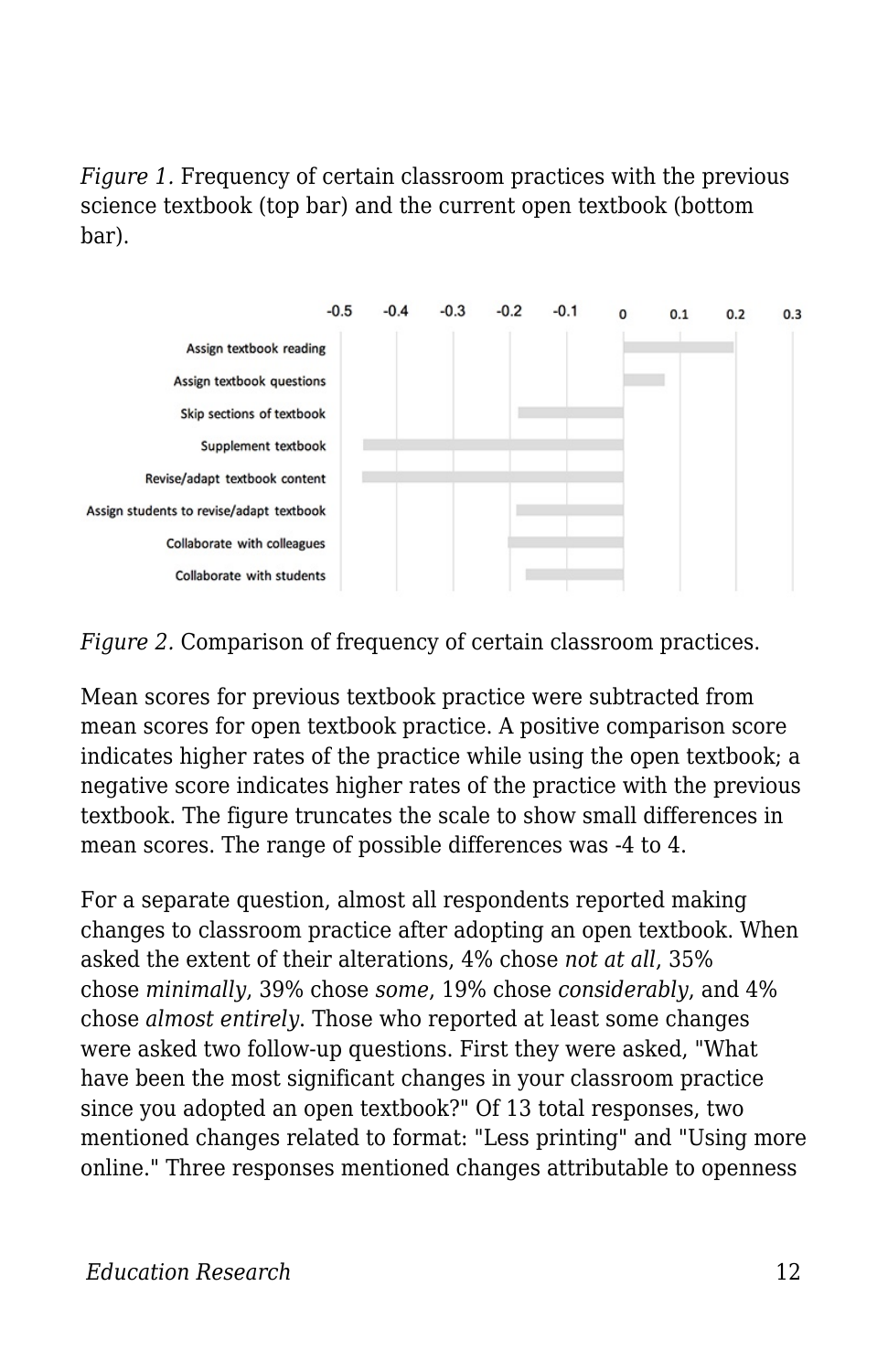and quality: "I don't need to skip around in the book and skip sections because the book is in the order I teach and includes the information my students need. There isn't a bunch of extra stuff," "More efficient coverage of required topics," and "Assigned more reading." Five responses mentioned changes that could relate to both format and openness: "Easier to use the best of all resources available," "The use of technology which is built into the text... allows me to add videos and other resources," "Flexibility and the allowance of independent student research," "The ability to use other online resources in conjunction with the text," and "I can incorporate materials I want [students] to have directly into the text." Two responses mentioned changes pertaining to preparation and expectations: "Less time prepping" and "No need or push to use adopted purchased textbooks." Two responses related to changes in outcomes, with format and openness as the most common contributing factors.

Respondents were also asked, "Which factors do you think most influenced you to change your classroom practices since adopting an open textbook?" The factors they ranked most influential were "involvement in the OER summer institute," "textbook format (online)," and "other training (not related to OER)." The factors ranked lowest were "school or district mandates," "life events/personal factors," and "textbook content."

Participants reporting their changes as *minimal* or *not at all* were asked why they had made few changes. Of nine respondents, 67% chose "I didn't need to," 11% chose "I can't think of any changes I would like to make," and 22% chose "other" - specifying "I started the year off with a traditional text and need to work time into re-writing the curriculum" and "lack of tech to effectively implement." Most respondents who made minimal or no changes indicated that changing to an open textbook did not require significant changes to their practice.

Most respondents reported that time for preparing to teach was about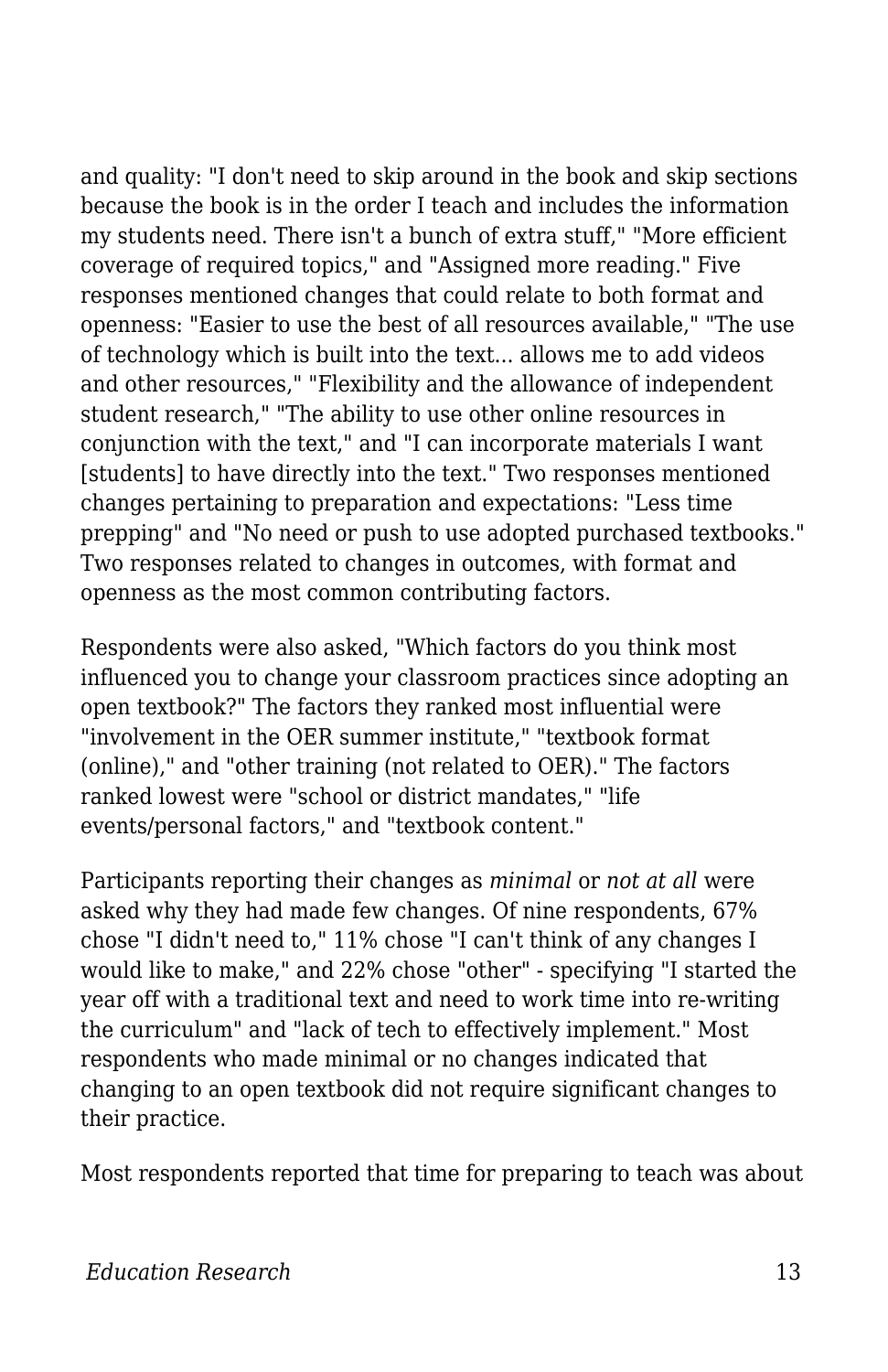the same with the open textbook as with their previous textbook; none required more preparation time. Respondents who reported spending less preparation time noted, "I don't have to find as many supplemental resources," "I know this textbook better, but still have to find age app[ropriate] activities," "I trust that the reading is up to date. Previous textbooks were printed in 1999," and "It is easier to put material in each section (easy to find)."

**Perceptions of quality.** Overall, respondents rated both their open textbook and their most recent non-open textbook favorably but rated the open textbooks higher by a ratio of 3:1 (77% vs. 23%). Participants were asked to indicate their level of agreement with 15 separate statements about the quality of their current open textbook and their previous non-open textbook. Most respondents agreed with most of the statements for both (see Figures 3 and 4). They rated their non-open textbooks slightly higher on two measures: alignment to assessments and providing teacher support (see Figure 5). Regarding inclusion of differentiation strategies, mean scores were equal for open and non-open textbooks. For the other 12 measures participants rated their open science textbooks higher than their previous, nonopen textbooks. The categories in which respondents indicated the largest differences in perceived quality were alignment to state standards and likelihood of recommending the book to other teachers.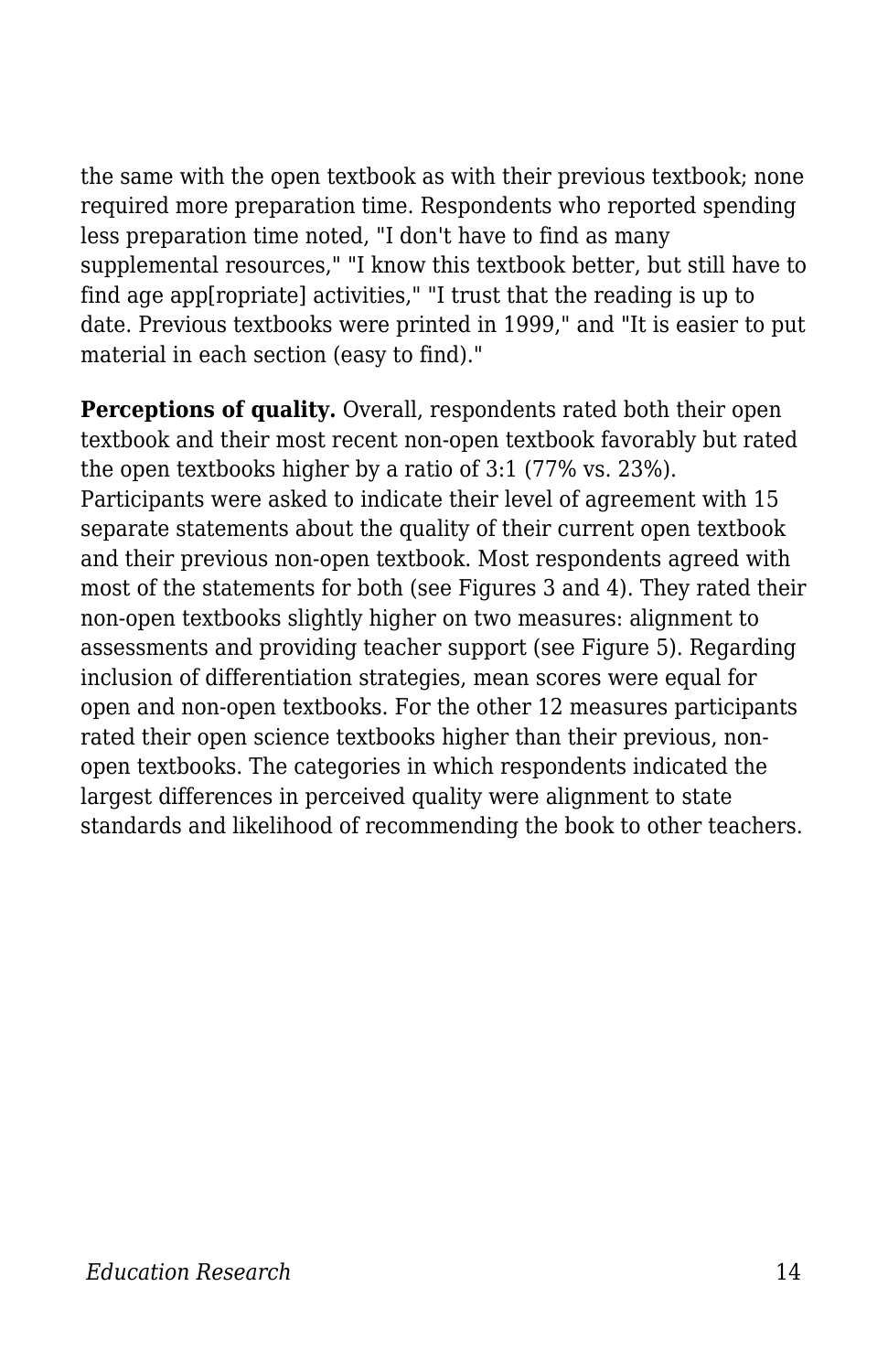

*Figure 3.* Perceived quality of open science textbooks.



*Figure 4.* Perceived quality of non-open science textbooks.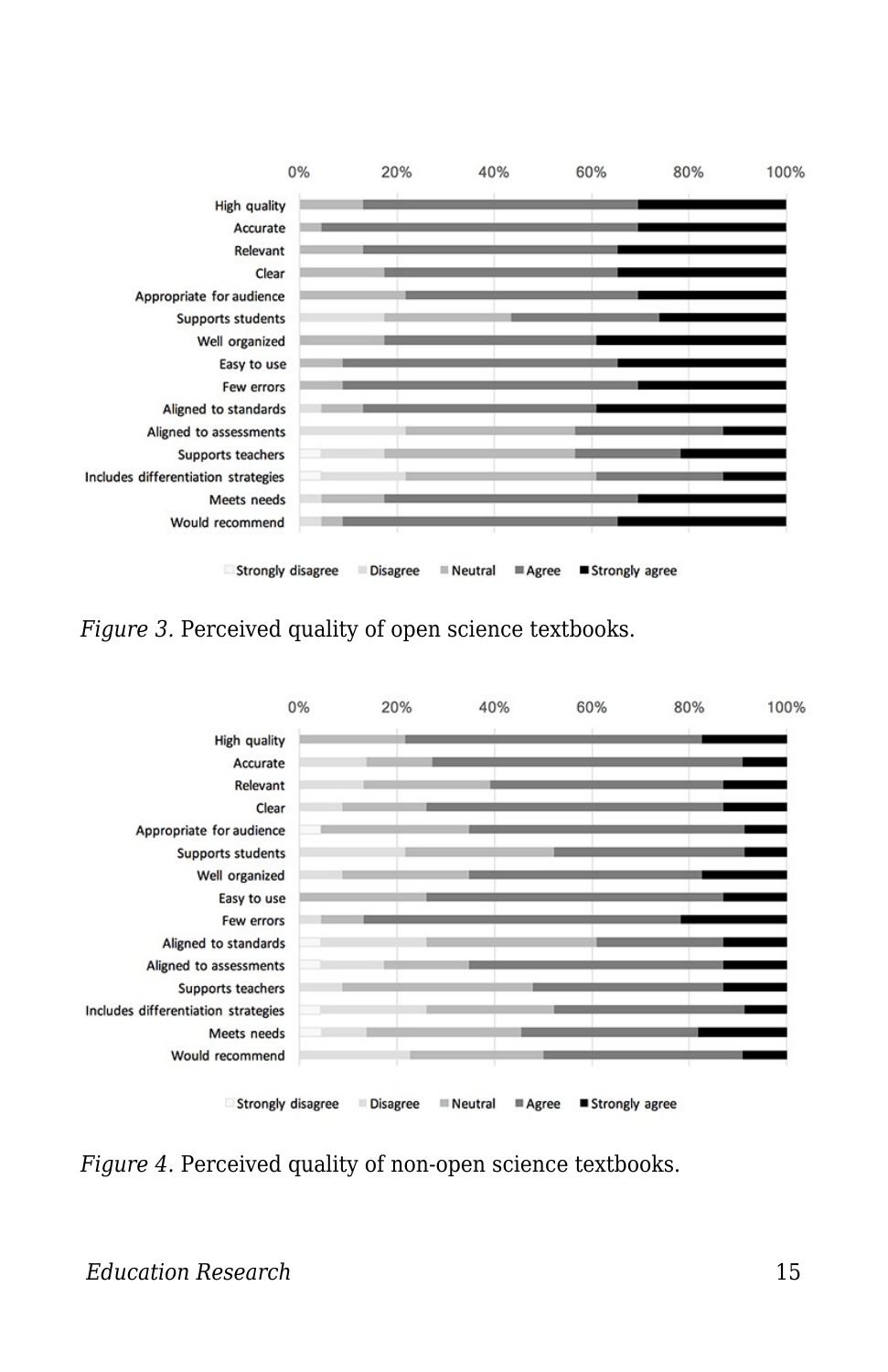

*Figure 5.* Comparison of perceived quality of open and non-open science textbooks.

Mean scores for previous textbooks were subtracted from mean scores for open textbooks. A positive comparison score indicated that teachers rated the open textbooks higher than non-open textbooks; a negative comparison score indicated that teachers rated their nonopen textbooks higher. The figure scale was truncated to show small differences in mean scores. The range of possible differences was -4 to 4.

Most respondents who preferred their previous textbook indicated that it was of higher quality, while one noted a problem with accessing the open textbook. Those preferring the non-open textbook were more likely than the total sample (a) to have used print-only versions of the open textbooks and (b) to have reported only minimal changes to classroom practice; however, the number of participants who preferred the non-open textbook was too small  $(n=5)$  for a meaningful comparison.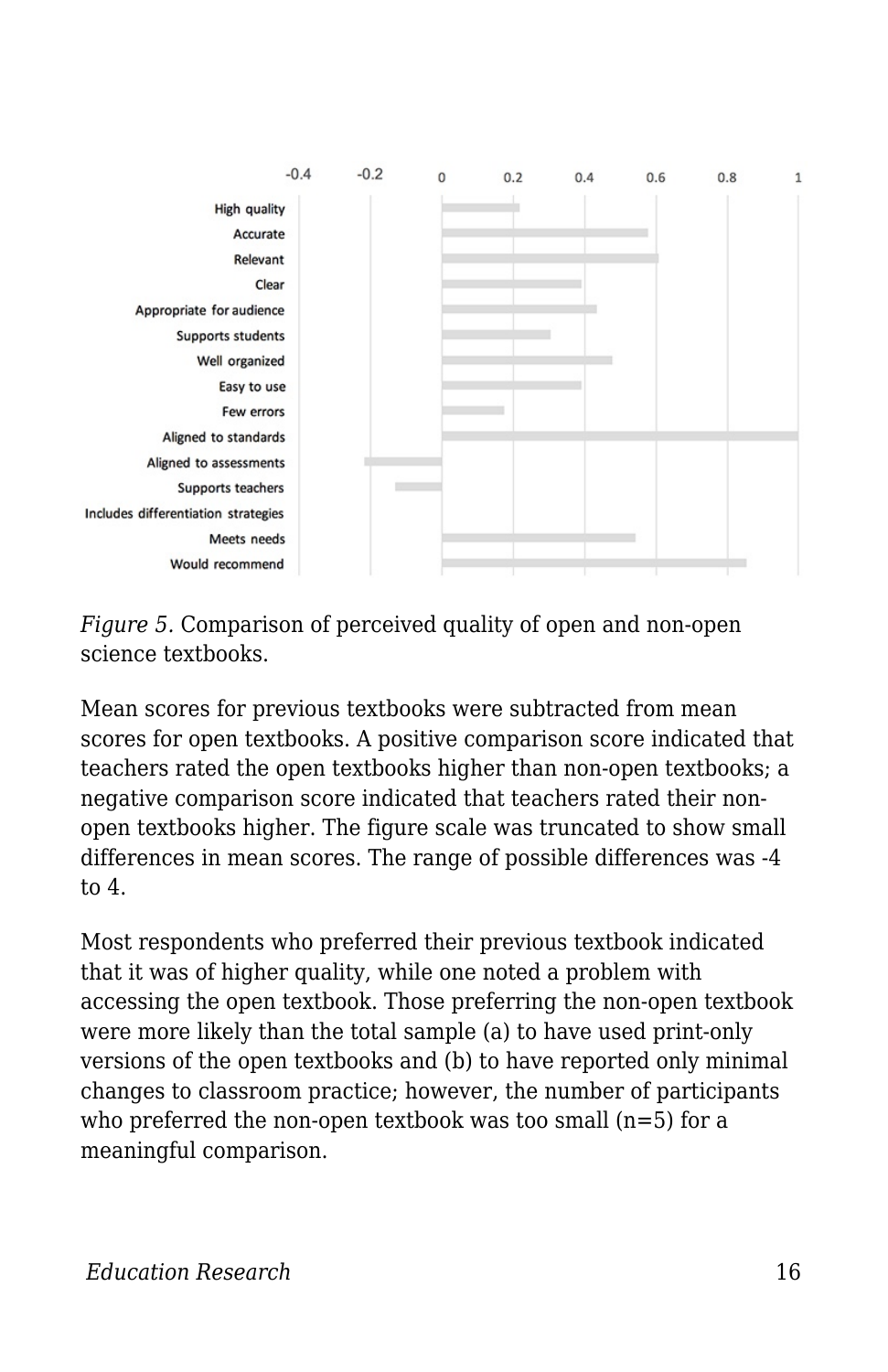#### **Interview Results**

The five participants interviewed used three of the five textbooks and had varied teaching experience.

**Classroom practice.** Two of the three research questions relate to classroom practice. In interviews, the lead researcher asked participants to describe their transition from non-open to open textbooks, their experience with using open textbooks, and their changed classroom practices.

*Transition to open.* Interviewees described their shift to an open textbook as fairly smooth. Dana said, "Kids didn't really get used to it for about a month, and then they got used to it, then it went fine." Participants' changes related primarily to the online format. Alex noted "a little bit of a change," but the district having adopted iPads the year before "made that transition a little bit smoother." Similarly, Chris explained,

We've had iPads in the classroom for 4 years now.... So 4 years ago I switched to using... all kinds of apps and... online resources.... Now that I have a<sup>[n open]</sup> textbook... I haven't changed my teaching - because I've been using open ed sources for 4 years.

*Textbook use.* About three-fourths of survey respondents said they used their textbooks in fewer than half of their lessons; teachers interviewed likewise described limited textbook use. When asked to mention a classroom practice that had not changed with open textbooks, Alex noted,

[M]y instruction doesn't revolve around the textbook in any way, shape, or form. But I do think that it's a resource, and a lot of kids don't take advantage of it.... I still ask them to read, and now I can ask them to do some highlighting.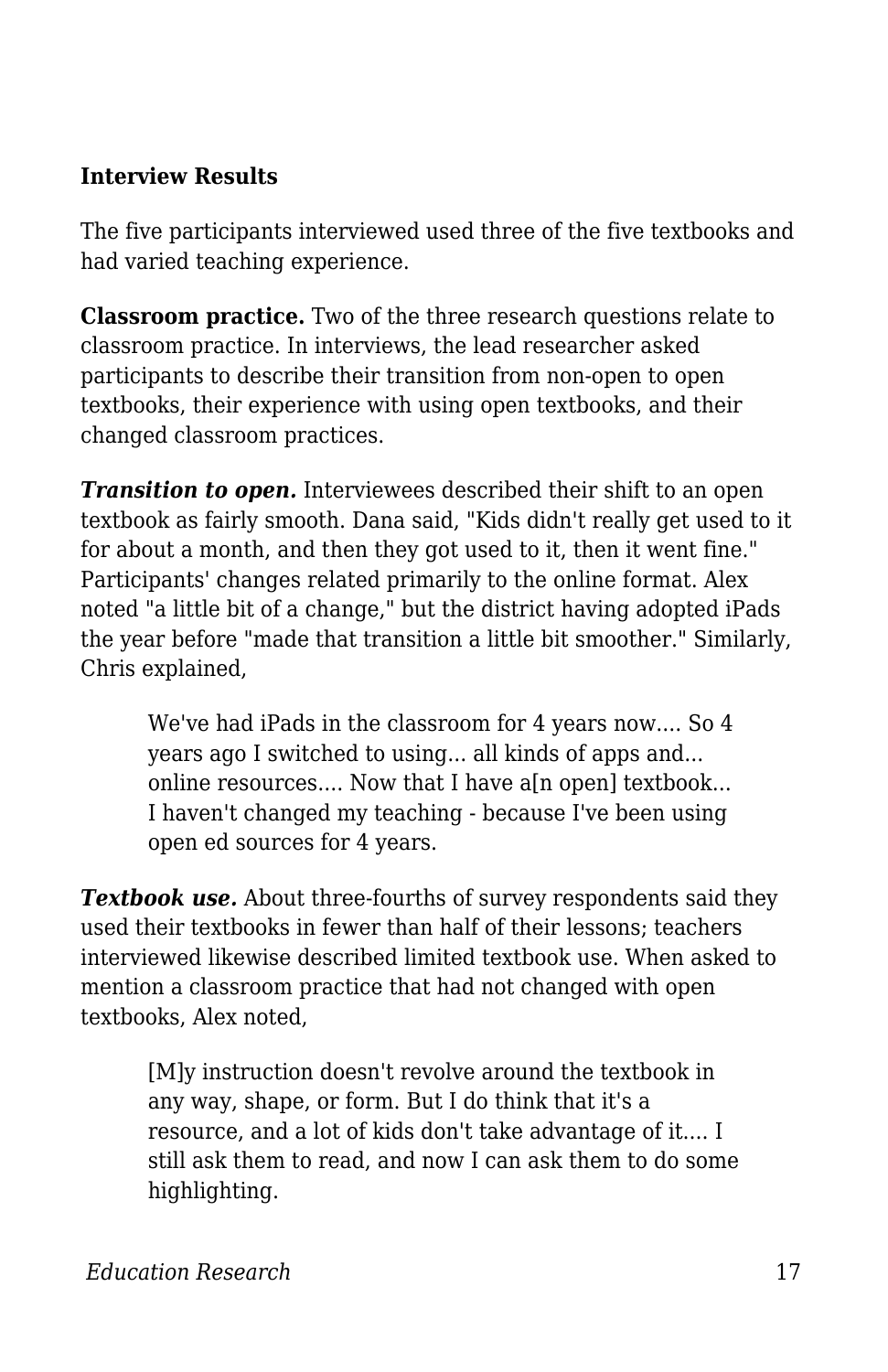Eddie reported increased but still limited use: "I still don't use [the open textbook] a ton... but I definitely use it more than... our old textbooks. And I plan to use it even more next year."

Over several years of teaching, Chris had observed diminishing textbook use:

> [I]t's supplemental material.... I think when we had a paper textbook, [we] relied on that textbook and the supplemental material... to teach those things. And with open ed resources, I rely on my textbook this much [showed thumb and finger about an inch apart], and I use other resources as well.

*Changes in practice.* Multiple teachers noted changes in their ability to link textbook content to other resources, but perceived the significance of those changes differently. An interviewee who in the survey had reported only minimal changes to classroom practice commented that one of her main changes was being able to link assignments to questions and other resources. An interviewee who had reported considerable changes similarly reported that the most significant change was that she could incorporate additional materials directly into the text.

**Openness.** When asked whether changes in classroom practice had more to do with the online format of the textbook or its openness, Alex pointed out the interrelationship of the two:

I don't think that you get one without the other. Well, I guess you could have the online stuff without the open.... [T]he fact that we can give them current information is huge.... When I put links into articles, it would be links to things that are current for right now.

Thus openness with the online format allowed teachers to adapt books to keep textbooks up-to-date and meet specific needs.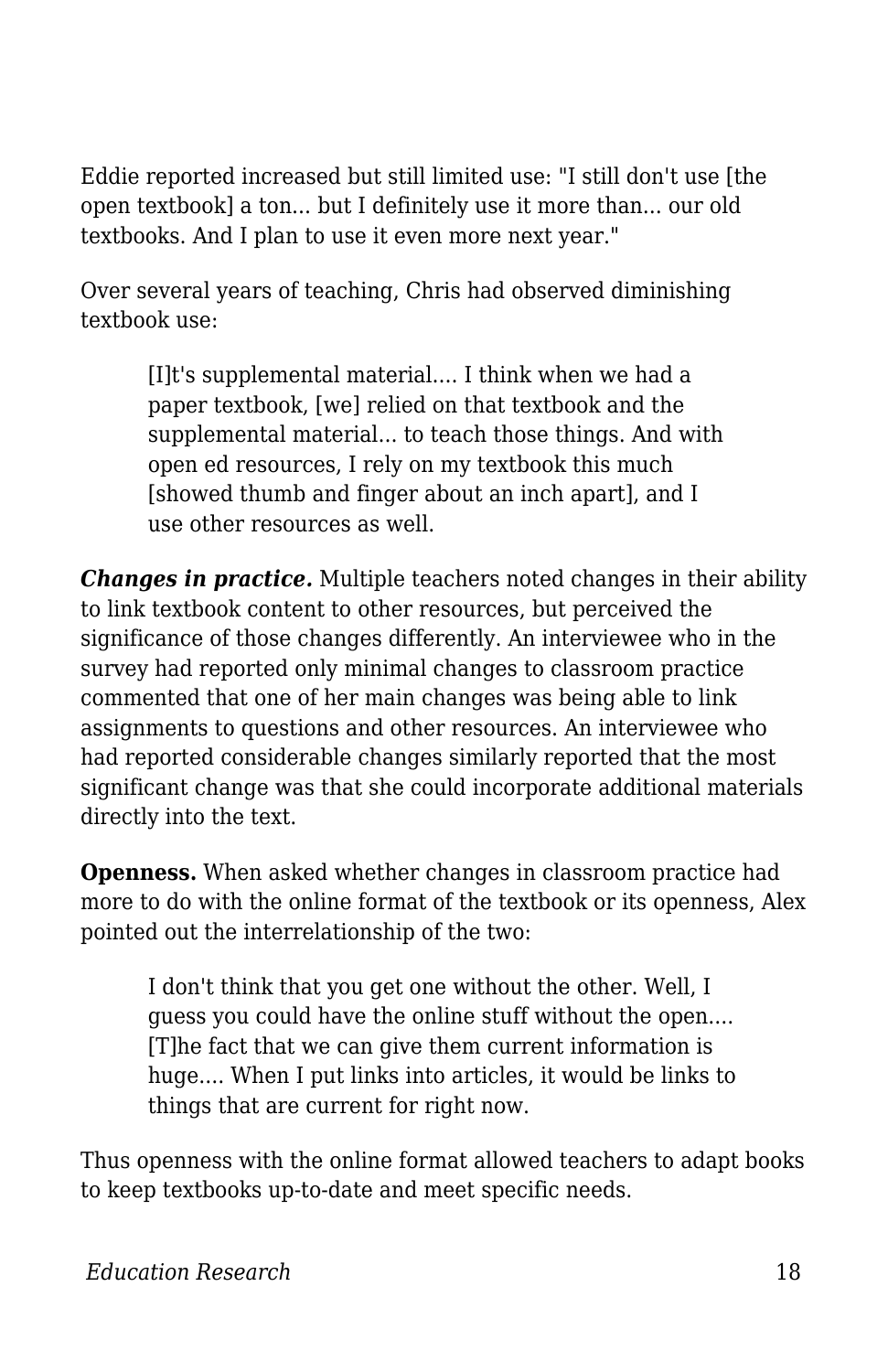*Revising and adapting.* Participants recounted various approaches to revising and adapting open textbook material. When asked for an example, one teacher mentioned direct revisions to the textbook. Alex specified,

adding articles in, or adding different links in, rewording questions that may be misleading or unclear, changing just the general order... looking at the textbook and thinking about what makes sense... or updating information.

Eddie described making slideshows from the material, and Chris discussed making YouTube playlists "to use along with the book."

While the flexibility to alter open textbooks was generally considered an advantage, those who felt no need to do so were grateful for open textbook completeness. Interviewee Dana reported having revised or adapted a previous textbook but not open textbook material. When asked why, Dana explained, "[I] don't need to." When asked about future plans for revising or adapting the open textbook, Dana replied, "Maybe. If I get time. I don't have a lot of time."

All participants had been involved in revising and adapting their open science textbooks prior to adoption. While some survey responses mentioned revising and adapting textbooks, interviewees reported that they would wait until the summer to make changes. Chris said, *"* We don't mess with the textbook during the school year, even on an individual basis." Eddie expressed the desire to adapt material, but lacked time:

I would like to customize it just a little bit more for the information for my class... [but] just didn't have time. Because what we cover may vary a little bit [from] what is covered in the text, and I want to be able to get rid of some extraneous information and add some in.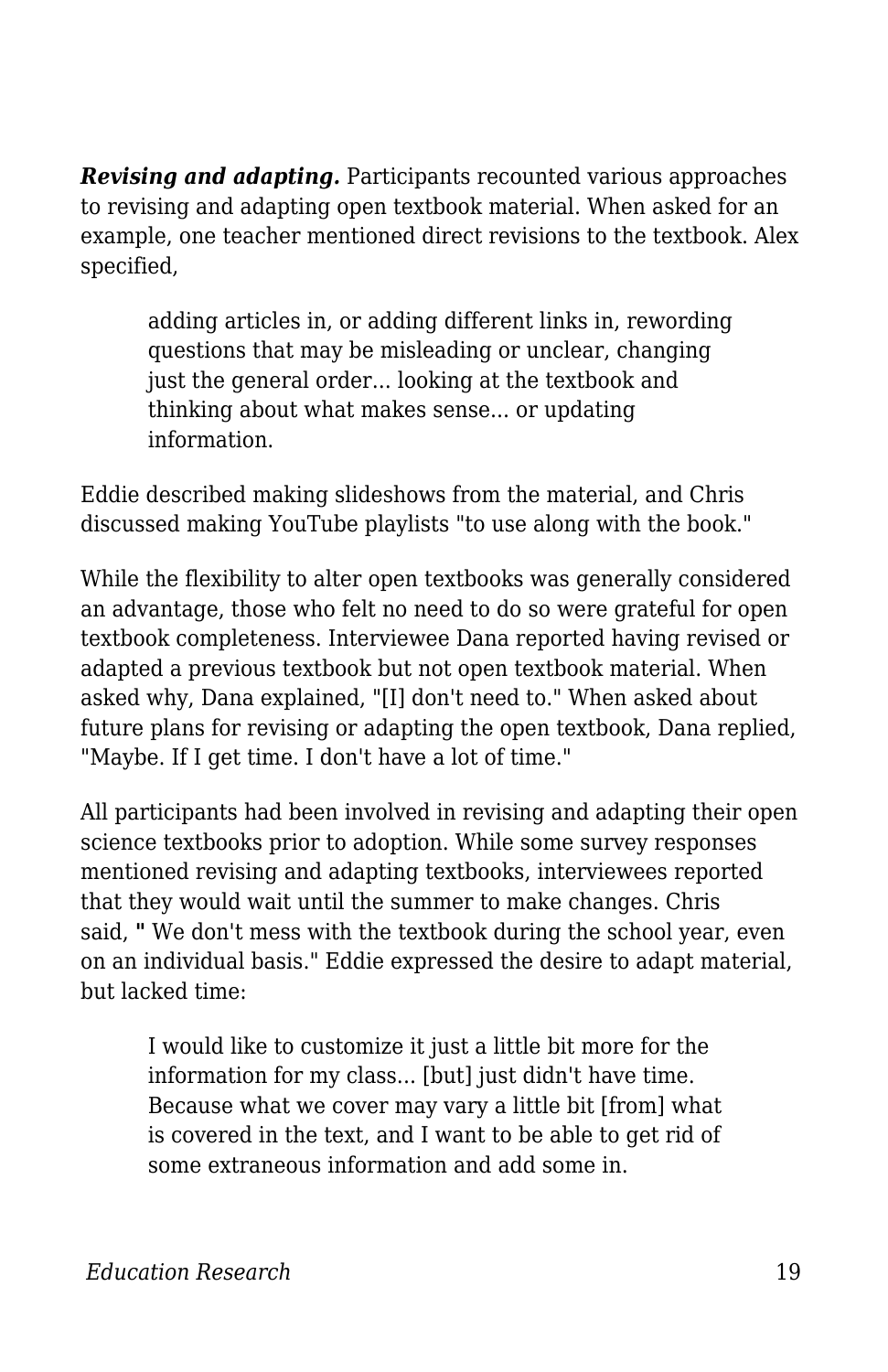Alex mentioned other practical reasons to wait until the end of the year to revise:

I don't know how that works with what the kids have access to. And I know that we had a couple of technical issues when we were doing some editing and revising with it last summer because if it was shared at a certain point then those new edits didn't really show up.

*Collaboration.* Openness can promote collaboration; most survey participants reported collaborating with colleagues to select, revise, or adapt instructional materials. Eddie's example described significant, ongoing collaboration:

We meet once a week to talk about what we're doing overall between our classes. And I work especially with one of the other science teachers. Our classes are similar, so we mirror each other quite a bit, so we're always passing resources back and forth.

Collaboration requires time; Chris expressed appreciation for administrative support:

> We are continually collaborating for uniformity for all seventh graders so that they get the same general materials throughout.... [O]ur district science department has been involved in lots of different grants over the last 4 years that have allowed us... collaborative time.... We've been so lucky.

When teachers have similar wants and needs, such collaborations tend to work well, but when teachers have conflicting opinions, the resulting textbook may reflect compromise rather than customized solutions to teacher's needs. Chris described both situations:

The first time it was just the teachers [from our district],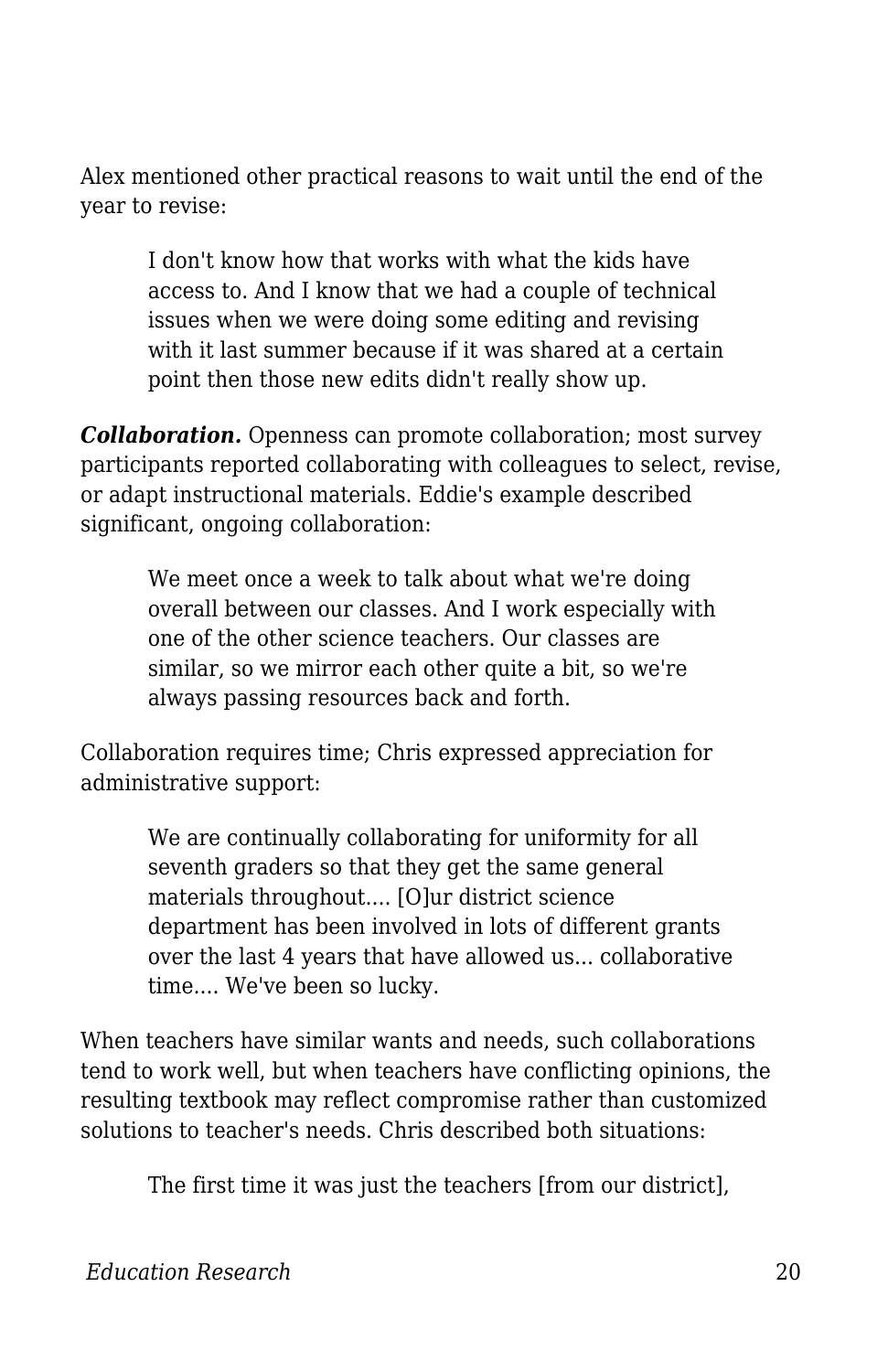and it was what we teach, and all the seventh grade teachers were there, and we designed the textbook based on our curriculum, based on our calendar, based on NGSS standards that we used, based on exactly what we did.... [The next year] a few of us... helped the other people from the state edit the book that we designed and edited to meet, supposedly, everybody's needs.... So we're using version two this year, and I think some of us... [feel], "No, we liked our book better." So we're going to go back and change it.

Dana, who helped produce an open science textbook for one subject but was using a different open textbook for a different science subject, regretted the difference: "The earth science book that we're using, it's not typically very streamlined, but I have access to a physical science book that's been very much streamlined." Open textbooks allow each teacher to customize, but most open textbooks represent collaborations - with compromises and some dissatisfaction.

**Perceptions of quality.** More than three-fourths of survey respondents preferred their open textbook to their previous non-open textbook. Four interviewees preferred the open textbook; one preferred the previous textbook.

*Advantages.* Interviewees affirmed open textbooks for flexibility, cost savings, accessibility, and independent learning.

*Flexibility.* When asked to describe the ideal science textbook, Eddie remarked,

I don't know if there is a perfect textbook because it would have to be different for every student. But the flexibility of this one is certainly appealing, and I like that it can be what I need it to be for different students.

Others agreed. Flexibility was the benefit mentioned most often: being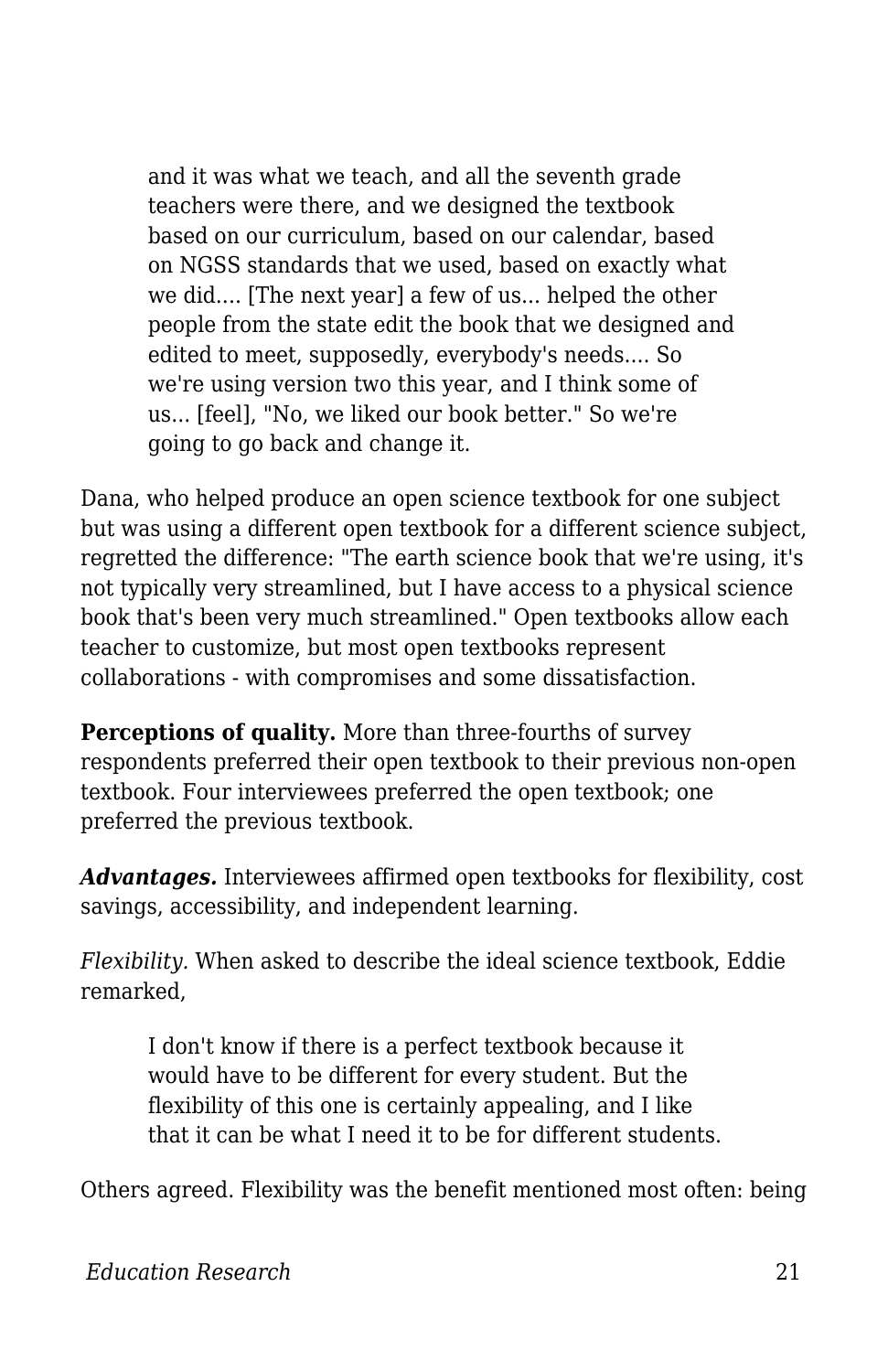able to revise and adapt the textbook.

Bailey expressed her preference:

[First] flexibility. Because... I don't feel compelled to do the chapters in order. I just feel like I can jump around as I please. I also really like the different types of online resources that we attached to our content.

Chris specified,

When you get a textbook... you get 50 chapters and you use three.... I like the fact that [this book] is designed by us, it excludes anything that we don't need. It is short and sweet; it only has what we need.

When asked whether she would opt for an online open textbook or an online commercial textbook if given a choice, Alex affirmed, "I would definitely choose the open textbook, just for the ability to make those adjustments."

An interviewee who had indicated a quality preference for her previous non-open textbook, commented that she "would not go back to a non-open textbook." She elaborated,

You can't keep current with a printed textbook. That's the bottom line.... And students now... the way they learn is different. So you can't go back to a textbook.... It's just too [un]changing, too static. [Students] just don't like it.... So I would never go back to a textbook.

*Cost.* Eddie began comments on advantages by saying, "It's a good resource; it's a free resource." Dana went further: "Our books are wearing out.... if I can use the budget that would normally go to textbooks for online stuff... [I would have] more for my spending budget." When asked whether classroom practice would change if the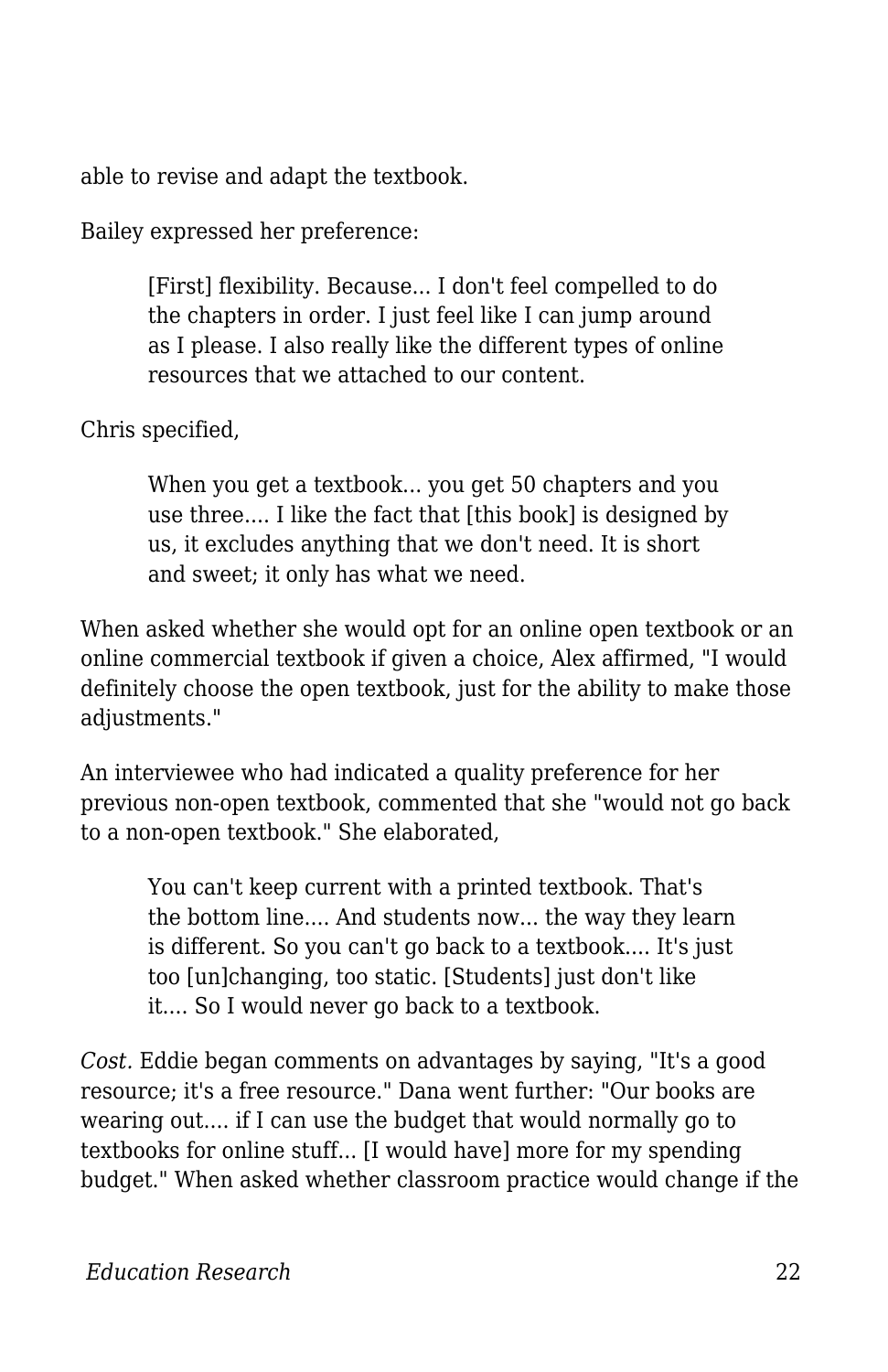district switched to commercial digital textbooks, Chris noted their appeal:

Some part of me wants to say, "Oh gosh, it would be so easy to have [a commercial digital textbook]."... [Using open sources] still takes so much extra time and effort on my part that I could see where it would be... enticing to people.... (i)n our district, because of the way we are, and because of the amount of effort we put into using technology from the get-go, all of us think it would be a waste of money. I'm sure we all would!

While the lower cost of open resources can be compelling, open textbooks have associated costs, including time and training. Once districts have invested considerable time, effort, and money in open textbooks, they may never go back to commercial textbooks. However, the resources required to make the switch from commercial to open textbooks may keep districts from adopting or successfully implementing open textbooks.

*Access.* Interviewees included increased access among the advantages of online textbooks. Dana noted that students "have no excuse for not doing the homework [because] it's online." Bailey pointed out, "[S]o many kids leave; they're on vacation, and they need that easy access." Teachers mentioned access not only to the book but to other resources online. Dana specified, "There's access to links that the kids can click on. They really like that. And so it's easier - it's more time-effective than [the teacher] playing YouTube videos in class." Eddie praised the open textbook for using "a variety of images and videos in addition to the actual text."

*Independent learning.* Two interviewees anticipated that the open textbooks would promote student independence, but none reported observing this. Eddie made a specific application: "As a school we are moving toward mastery-learning, so students will be working at their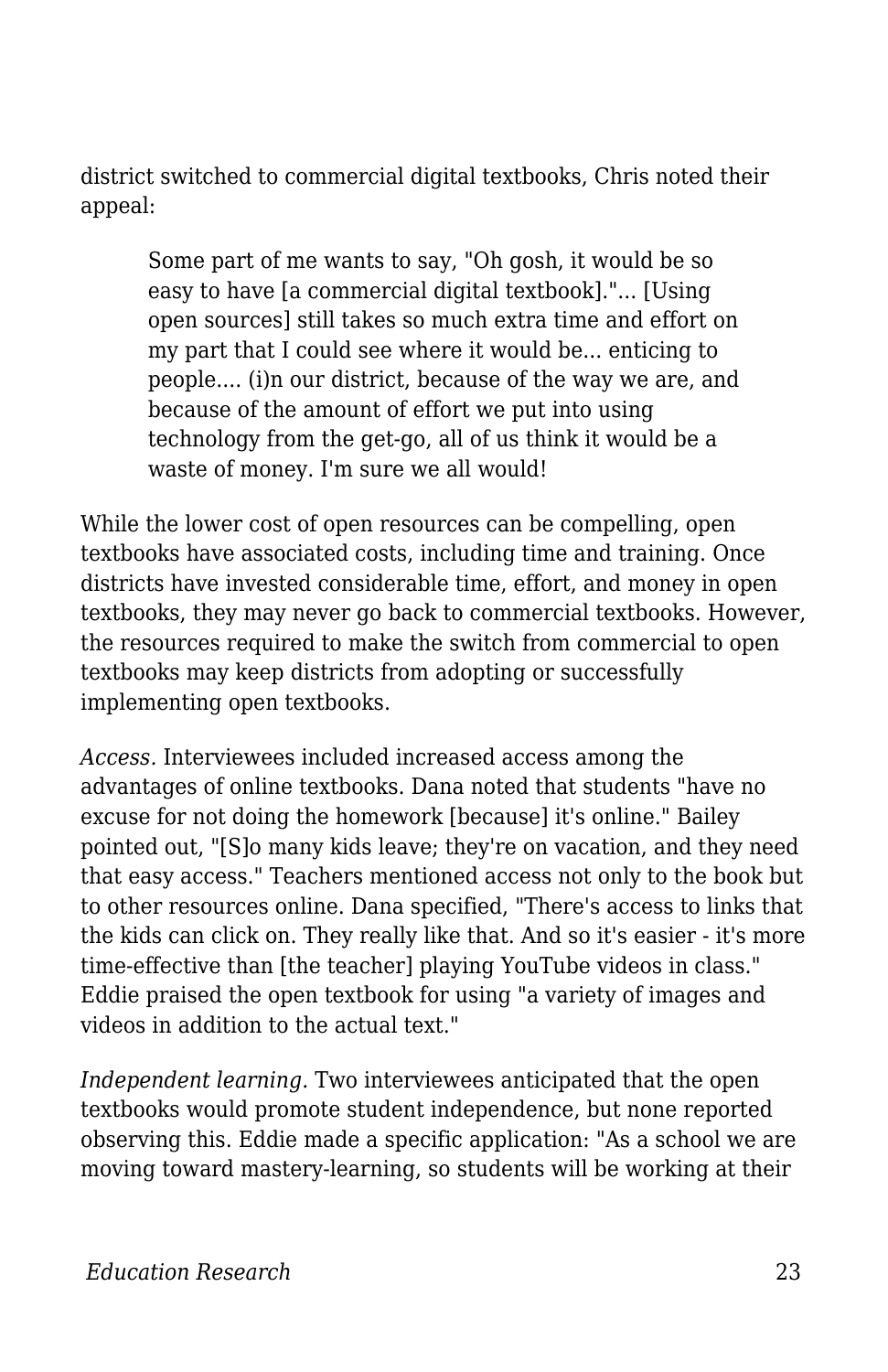own pace, and using the one-to-one will definitely be helpful with that." Bailey shared a similar enthusiasm: "I'm excited to use this next year because I really want to stress this independent learning."

*Disadvantages.* Most of the disadvantages of the open textbooks mentioned by interviewees related to online aspects of the textbook. Some, like Chris, noted ongoing problems with links: "The links don't work all the time... maybe they work with Chromebooks, but they don't work with iPads." Eddie's problem resolved itself: "Linking it at first was tough - I linked things wrong.... But now they hit the link just fine and it's not a problem." Another challenge mentioned was a lack of home internet access for some students:

I live in a school district in a town where not everybody has internet at home.... Now we have printed versions of [the open books], but [with] the printed versions, of course, you don't get to use the links, so you don't get to watch the videos. (Chris)

Alex's only complaint dealt with careless use:

The only thing I've really had an issue with is that if someone doesn't log out or log in, then somebody can... make edits, not necessarily edits to the book, but they can change my highlighting and they can change my notes."

In addition to the challenges associated with technology, some requested more teacher support. Bailey emphasized the need for a teacher's manual for each textbook: "Especially one that could even highlight the extra activities, and an answer key - things like that. I think that would be helpful." Bailey also suggested an assessment bank, "Because sometimes writing your tests - it's just nice to see those examples of how to assess your kids, and it doesn't have to be formal" (Bailey). Survey results also indicated needs for teacher support.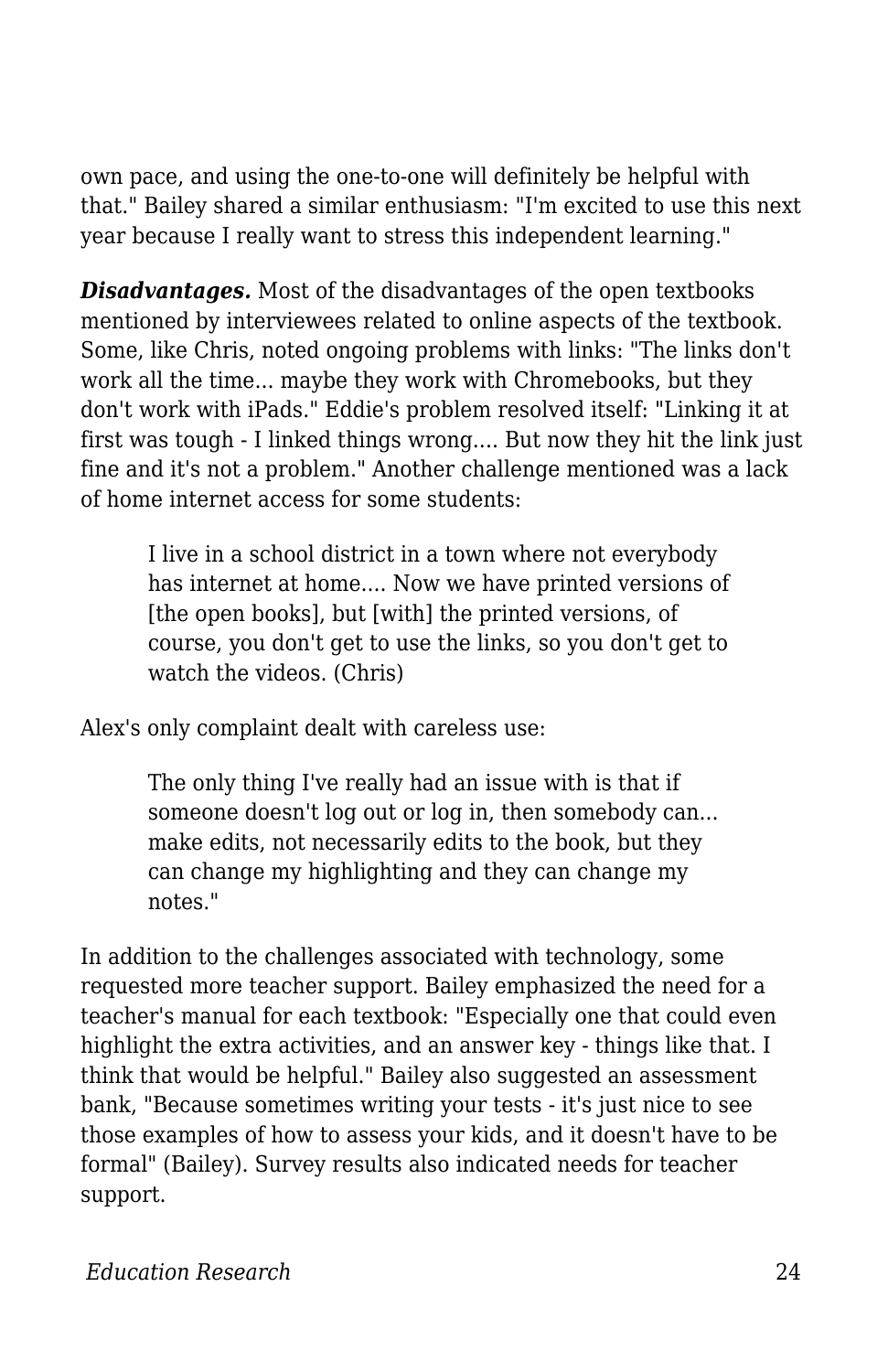# **Discussion**

This study examined outcomes of open textbook use, including effects on classroom practice. Most teachers surveyed reported some changes to classroom practice after adopting an open textbook, primarily related to the online textbook format with its capacity to make changes. Teachers for whom the format was the main difference might have found their classroom practice largely the same with an open or non-open online textbook. Others found their practice was affected primarily by the openness of the textbook: the ability to revise, adapt, remix, add links, and update the text from year-to-year. The effects of openness could not be entirely separated from format considerations.

#### **Open Textbooks**

Three-fourths of participants preferred the open to previous non-open textbook, and respondents indicated in open-ended questions and interviews that the benefit they liked most was being able to revise and adapt it for their needs. As in previous studies (de los Arcos et al., 2016; Kimmons, 2015), participants rated open textbooks higher than non-open textbooks for various quality measures. Teachers who had been using insufficient numbers of outdated textbooks appreciated that open textbooks could be updated frequently and provided to each student at a low cost. Along with the strengths, participants suggested ways the open texts could be even more useful to them: (a) additional teacher support, (b) specific differentiation strategies, (c) improved alignment to assessments, and (d) better support for students above or below grade level.

The most common difficulties participants pointed out related to technology. Multiple participants reported problems with broken links - a minor irritation for some and a major hassle for others. Poor links and limited access can be remedied by providing students with print versions of open textbooks, an option that has delivered student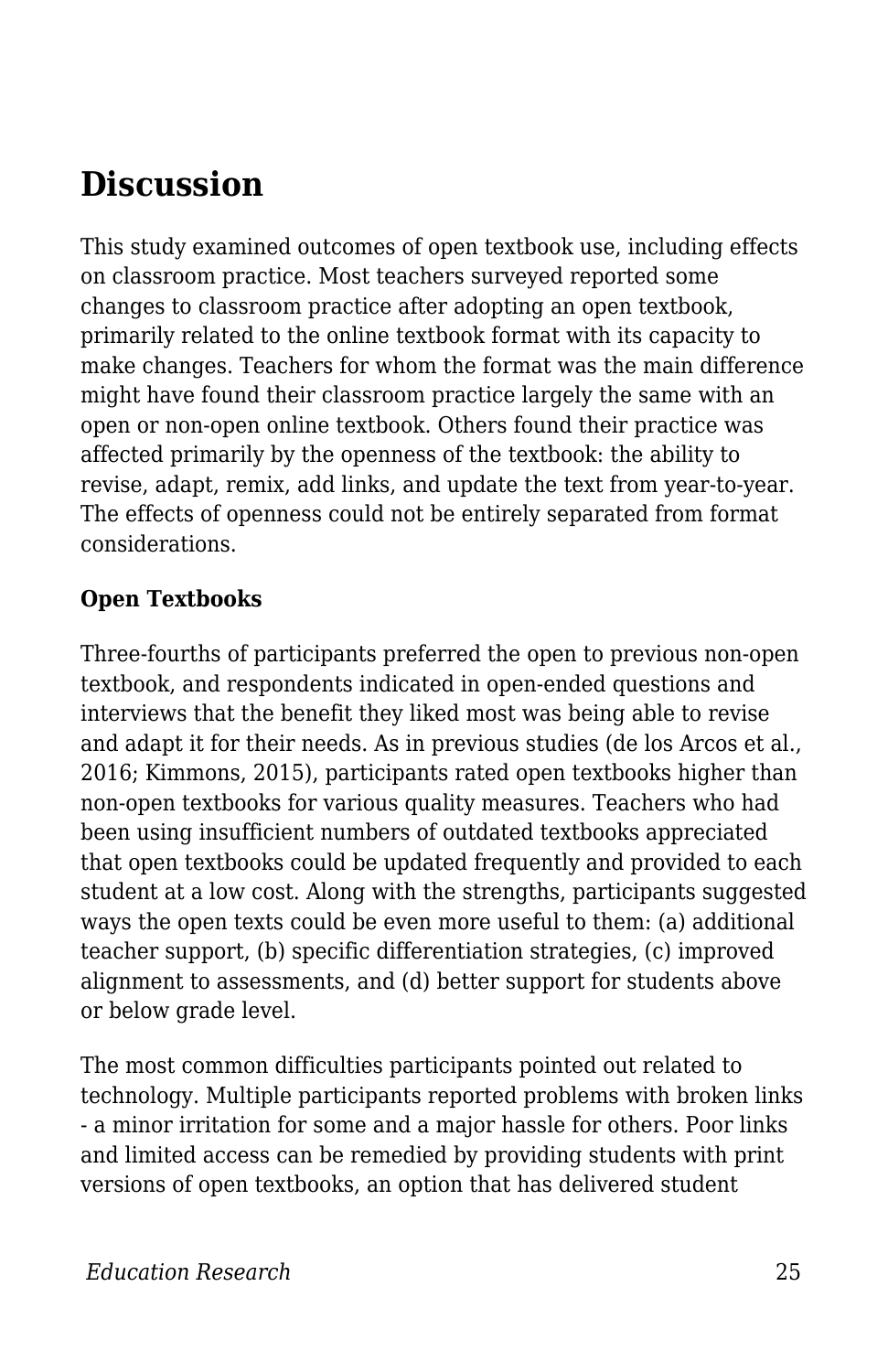outcomes comparable to or better than outcomes for students using traditional textbooks (Robinson et al., 2014). However, print versions need to be reprinted as they are updated, cannot be linked to content from other resources, and may cost more than electronic versions. As print versions of open textbooks do not provide all the benefits of online versions, study participants who reported using print-only versions of their open textbooks preferred the non-open textbooks that they previously used. Due to interactivity of openness and online format, the full benefits of open textbooks can be realized only where students have ready access to reliable internet service and electronic devices - a significant disadvantage to students in rural or low socioeconomic communities. Also, open textbooks must be designed to work effectively on multiple platforms so that students with tablets have the same access to materials as students using Chromebooks, laptops, or desktop computers.

We had initially expected some teachers to make ongoing revisions of their textbooks throughout the school year, but interviewees indicated they saved revising and adapting for the summer months. They were too busy to make changes during the school year, and even simple revisions were complicated to share with students. Changing a version already published and shared might require students to download a new version of the textbook each time changes were made. Thus we recommend that administrators work with teachers to determine how frequently textbooks should be revised and to arrange time, training, and compensation for teachers to do so. The finding that teachers changed open textbooks only during the summer shows they were adapting the text to local, not individual student needs. Open online textbooks may facilitate differentiation with multiple ways of approaching material - linking to audio, video, and interactive resources - but survey and interview responses did not represent teachers providing customized versions of the textbook to individual students or small groups.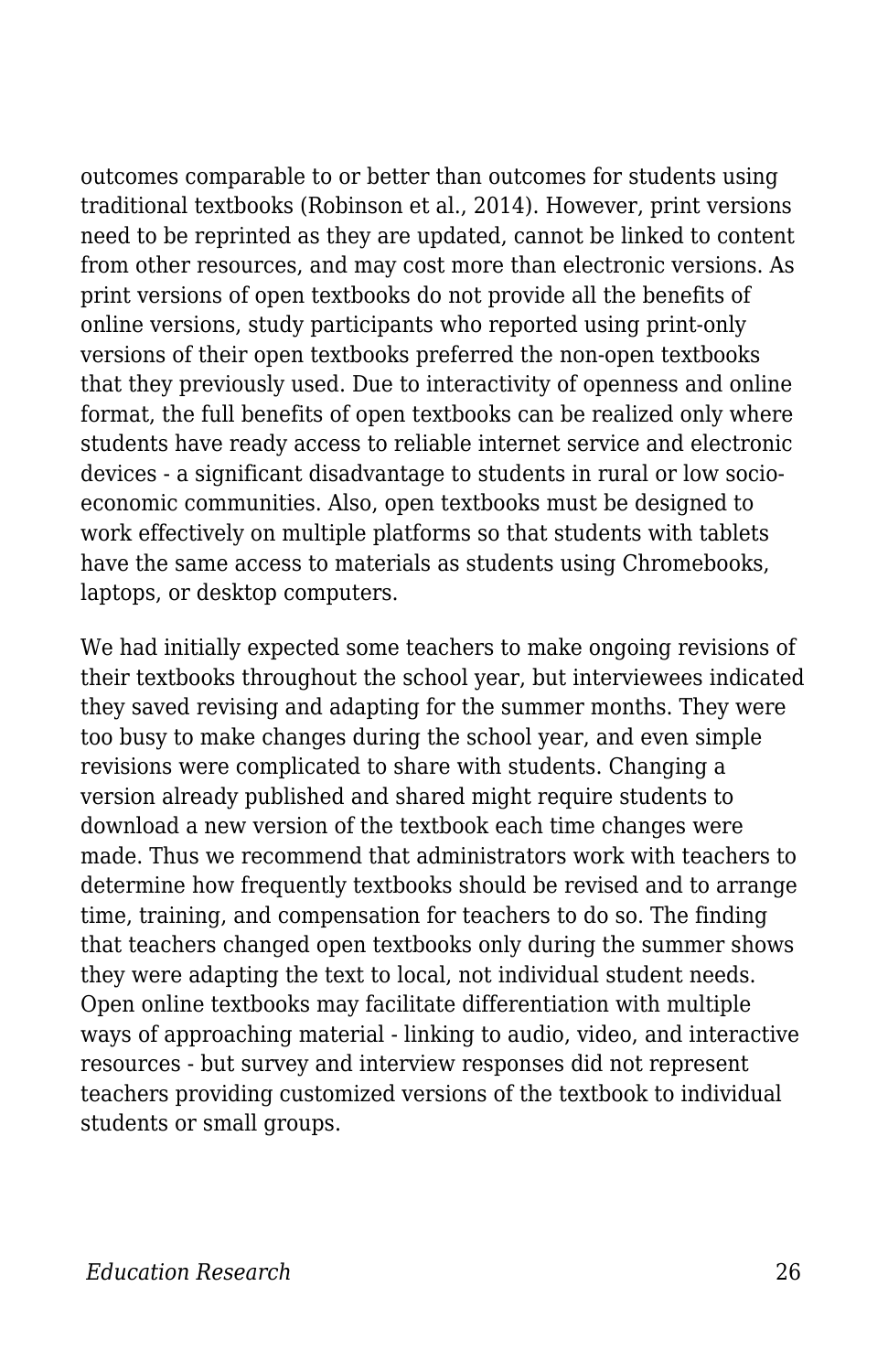#### **Open Practices**

We were particularly concerned with whether using open textbooks would increase classroom practices related to openness (e.g., revising and adapting the textbook and collaborating with colleagues or students; cf. Kimmons, 2016). Conversely, our findings showed slight decreases in these areas. Survey respondents reported having revised or adapted their previous textbook in more lessons than they altered the open one, but these findings may involve a definitional issue: The open textbook can be directly revised and adapted, while the nonopen one cannot. Thus revisions and adaptations to non-open textbook material were not likely textbook changes as facilitated by open textbooks. Furthermore, revisions made to open textbooks remained, whereas teachers were perpetually dealing with non-open textbook inadequacies. Though advocates might consider a decrease in the amount of revising and adapting as an adverse effect, teachers consider less revising and adapting as an advantage. Survey and interview responses indicated that the open textbook required less adaptation because it was better suited to teachers' needs.

Interview data indicated that strong collaboration during the process of revising and adapting an open textbook increased teacher satisfaction. But respondents reported decreased collaboration with colleagues and students after these procedures, a decrease unexplained by the data. The change was small enough to be attributed to a decrease in perceived need to use supplemental materials. Also earlier collaboration may have been for purposes other than selecting or adapting instructional materials. Though not reporting significant changes related to specific open practices, respondents did praise their open textbooks and value their openness.

#### **Future Research**

Future studies that might build upon this work should further explore not simply whether OER influence open practices but specifically how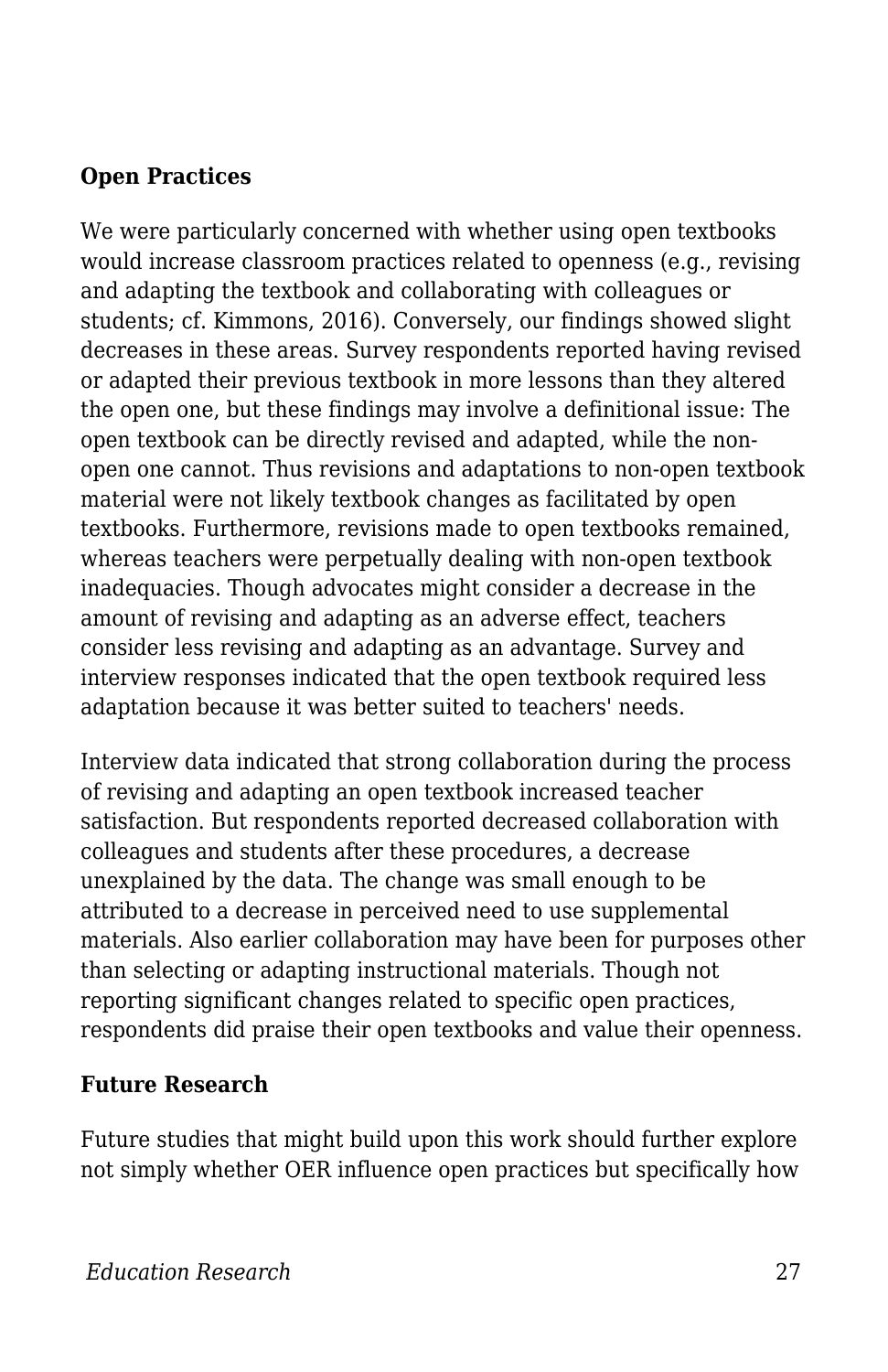OER might be leveraged to change practices. They also might explore differences between OER and how specific elements of different types of OER might empower pedagogical shifts over others (e.g., flexibility of a discrete learning object vs. comprehensiveness of a textbook). Throughout most of the literature, OER adoption or cost savings are treated as end goals, but ideally we believe that improved student learning and improved pedagogies should be a driving goal of OER research moving forward. So, future studies might ask questions like: (a) what elements of OER better influence changes in pedagogy, (b) how do teachers interact differently with OER in different formats, and (c) how can OER be used as a catalyst for rethinking and restructuring classroom practices as part of larger innovative initiatives?

# **Conclusion**

Three main findings were contributed by this study: (a) open practices of collaboration and revision did not increase after open textbooks were adopted, (b) participants preferred their open science textbook to their previous, non-open counterpart; and (c) the effects of online format were interactive with the effects of openness.

While one potential benefit of open textbooks is to increase open practices (e.g., collaboration, revision/adaptation of materials; Kimmons, 2016), in this study these open practices did not increase after open textbooks were adopted. Teachers collaborated in initial revising and adapting of open textbooks, but having done so, they were generally happy with the textbooks and postponed further revisions for summer. Among this sample, the use of open textbooks may have alleviated the need for continual textbook adaptation, thus mitigating a theoretical openness benefit.

Three-fourths of teachers in this study preferred their open science textbook to their previous textbook. Participants' positive perception of the open textbooks seemed to correlate with their involvement in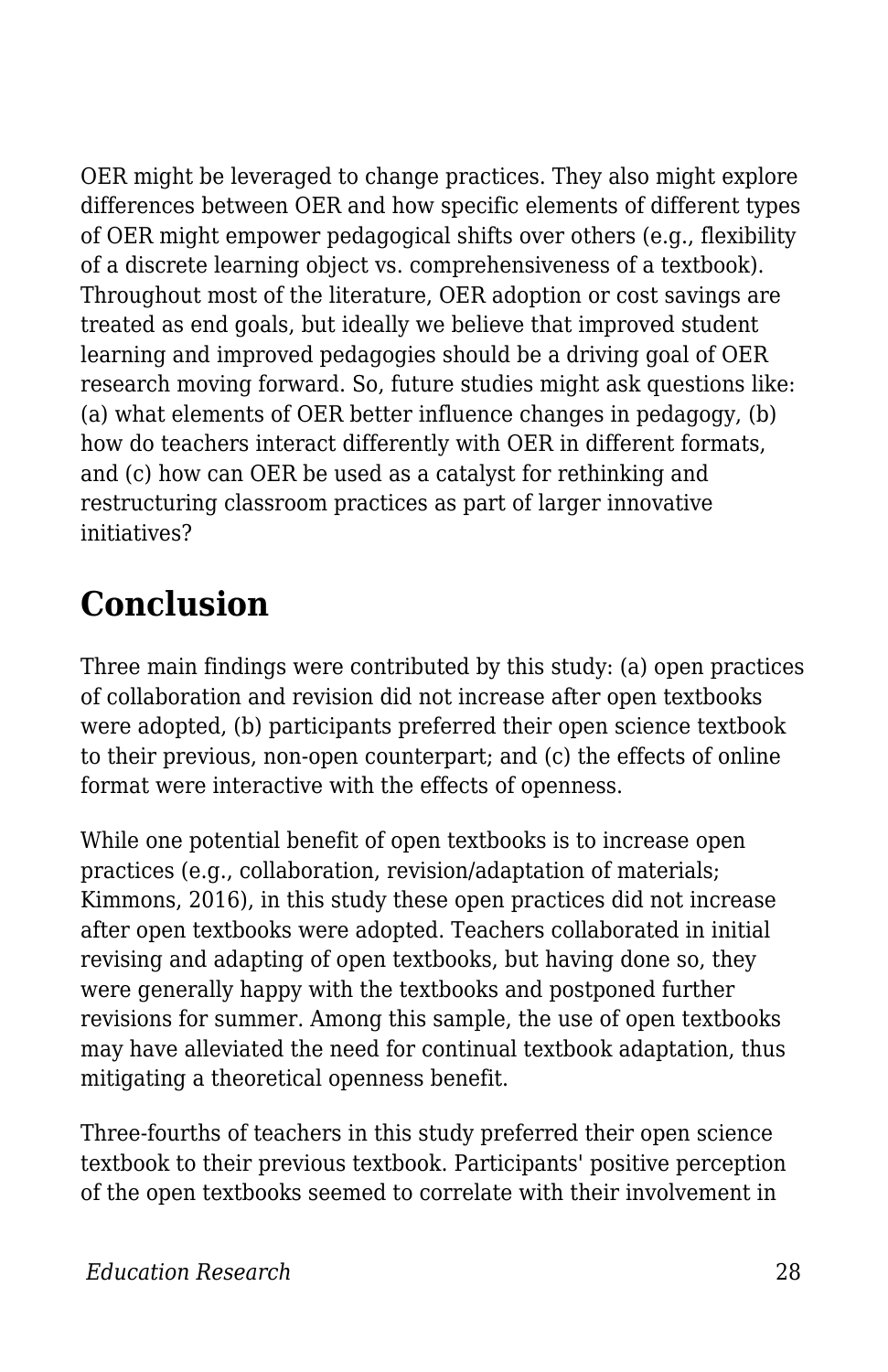designing their open textbooks. Participants had designed their textbooks according to what they needed and wanted - accuracy, relevance, clarity, concision, and alignment with state standards which translated into high perceptions of quality. These findings suggest that teachers may be more satisfied with a textbook they help design than with a textbook designed by others.

In this study, the effects of online format and openness could not be disengaged. The most commonly cited changes to open books, such as adding in or linking to other resources, could be attributed to a combination of openness and online format. The data suggested that open textbooks are most effective when they are online, with students and teachers having reliable home and school access to internet service and electronic devices.

This study was undertaken to go beyond theoretical discussions of perceived benefits to examine real practices and outcomes for teachers and students. Results showed that teachers were more concerned with practical than idealistic considerations. Teachers want textbooks that meet student needs, and while open textbooks may do so better than non-open textbooks, openness itself may not be high on teachers' and students' lists of needs.

# **Acknowledgements**

The authors would like to thank Cassidy Hall and the Doceo Center for Innovation + Learning at the University of Idaho for their participation in this project.

# **References**

Baker, A., Asino, T., Xiu, Y., & Fulgencio, J. L. (2017). Logistical issues with OER initiative in a K-12 environment. In M. Mills & D. Wake (Eds.), *Empowering learners with mobile open-access learning*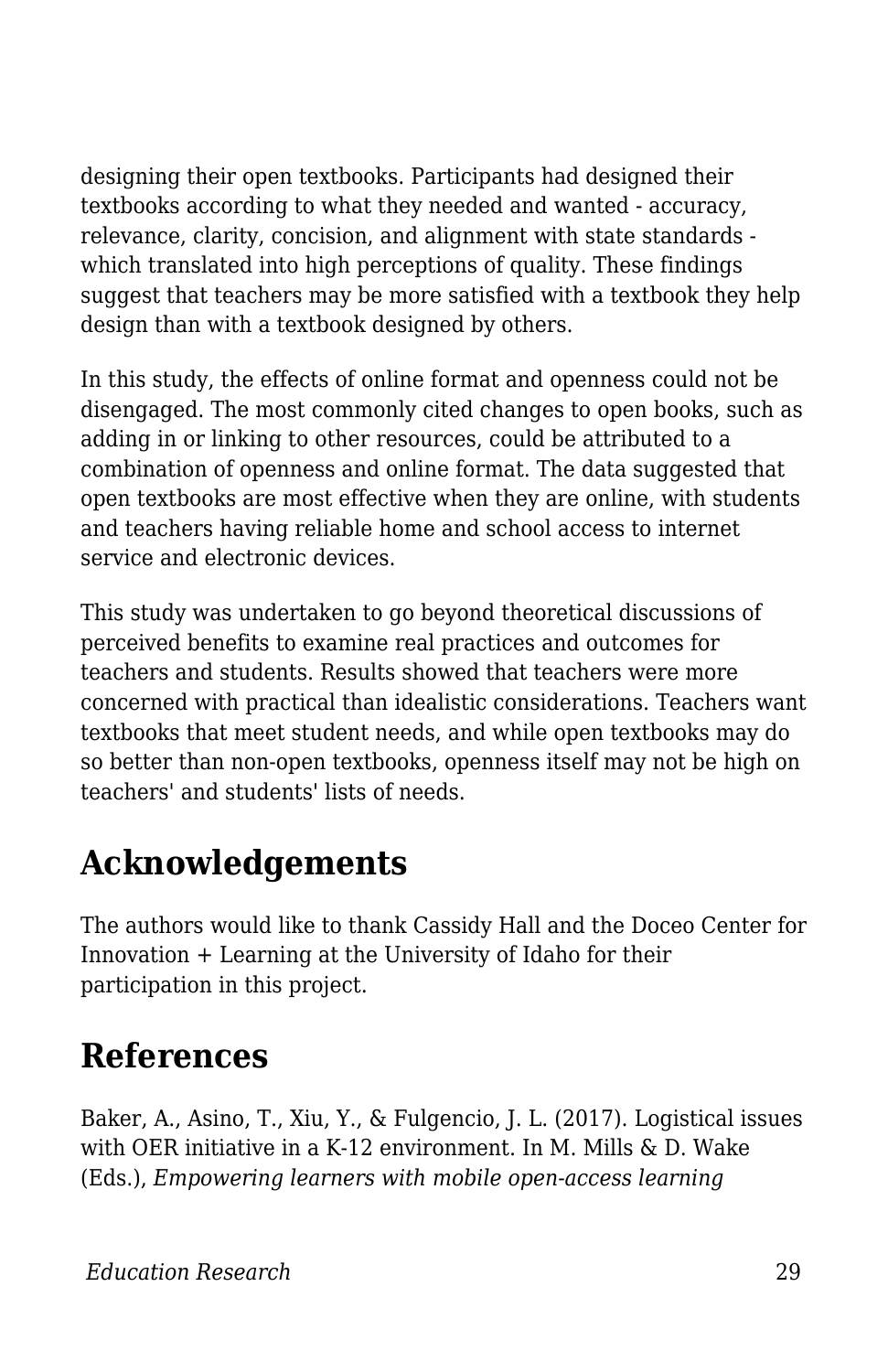*initiatives* (pp. 125-146). Chicago: IGI Global. doi: [10.4018/978-1-5225-2122-8](http://doi.org/10.4018/978-1-5225-2122-8)

Banilower, E. R., Smith, P. S., Weiss, I. R., Malzahn, K. A., Campbell, K. M., & Weis, A. M. (2013). *Report of the 2012 national survey of science and mathematics education*. Chapel Hill, NC: Horizon Research, Inc.

Bliss, T., & Patrick, S. (2013). OER state policy in K-12 education. iNACOL. Retrieved from [https://edtechbooks.org/-cdCH](http://www.inacol.org/resource/oer-state-policy-in-k-12-education-benefits-strategies-and-recommendations-for-open-access-open-sharing/)

Butcher, N., & Wilson-Strydom, M. (2008). Technology and open learning: The potential of open education resources for K-12 education. In J. Voogt & G. Knezek (Eds.), International handbook of information technology in primary and secondary education (pp. 725-745). Boston, MA: Springer. doi: [10.1007/978-0-387-73315-9](http://doi.org/10.1007/978-0-387-73315-9)

Charmaz, K. (2006). *Constructing grounded theory: A practical guide through qualitative analysis.* Thousand Oaks, CA: Sage Publications.

CK-12 Foundation. (2017). *Our mission*. Retrieved from<http://www.ck12.org/>

Common Core State Standards Initiative. (2016). Standards in your state. Retrieved from [https://edtechbooks.org/-IYM](http://www.corestandards.org/standards-in-your-state/)

de los Arcos, B., Farrow, R., Pitt, R., Weller, M., & McAndrew, P. (2016). Adapting the curriculum: How K-12 teachers perceive the role of open educational resources. *Journal of Online Learning Research, 2*(1), 23-40. Retrieved from [https://edtechbooks.org/-FNfU](https://www.learntechlib.org/primary/p/151664/)

Hilton III, J., Larsen, R., Wiley, D., & Fischer, L. (2016). Substituting open educational resources for commercial curriculum materials: Effects on student mathematics achievement in elementary schools. Manuscript submitted for publication.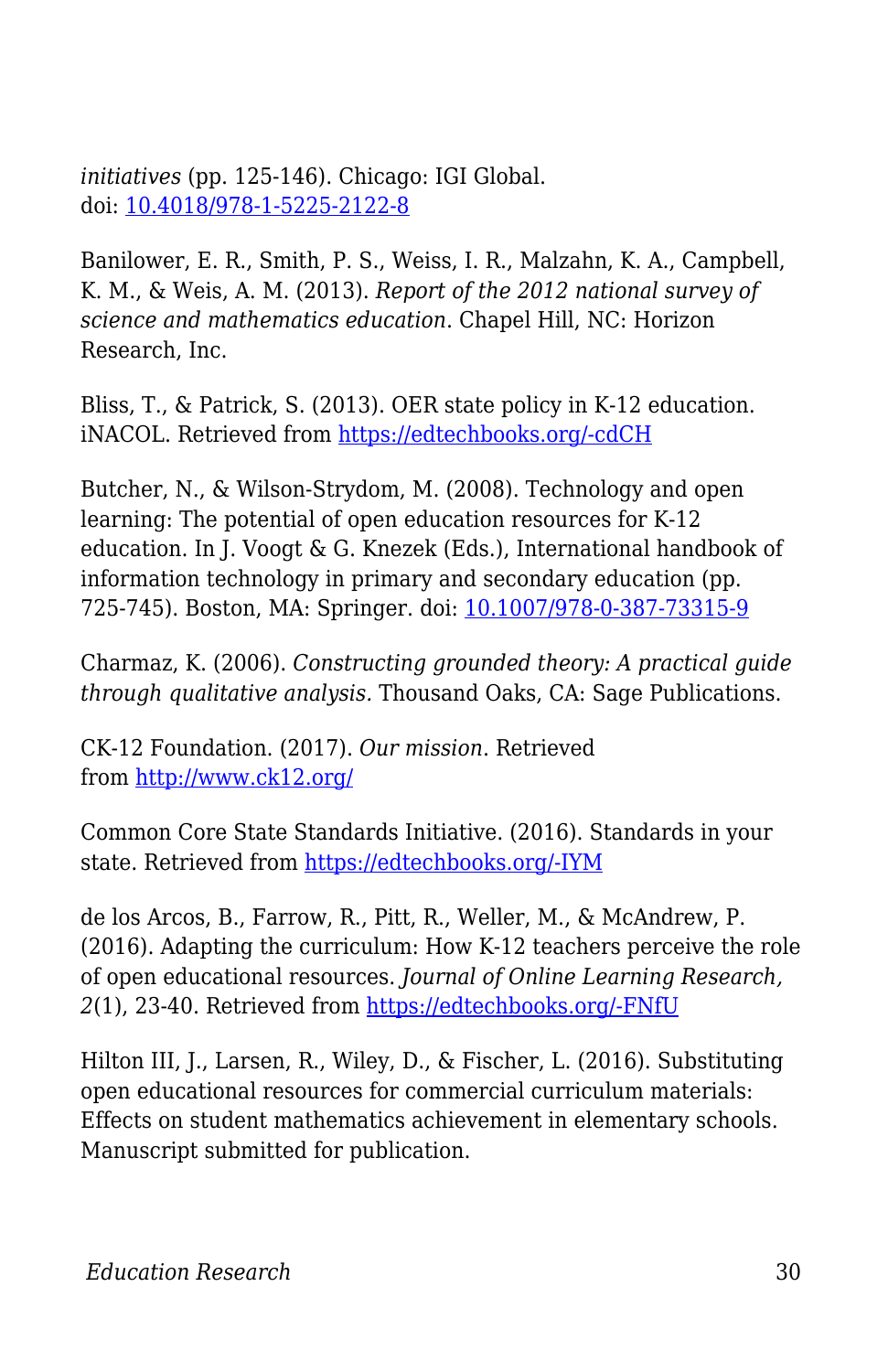K12 Handhelds. (2015). K-12 OER collaborative implementation study final report December 4, 2015. Retrieved from [https://edtechbooks.org/-aAet](http://www.k12opened.com/blog/wp-content/uploads/K12HH-Final-Report-Dec-2015.pdf)

Kimmons, R. (2014). Developing open education literacies with practicing K-12 teachers. The International Review of Research in Open and Distributed Learning, 15(6). doi: [10.19173/irrodl.v15i6.1964](http://doi.org/10.19173/irrodl.v15i6.1964)

Kimmons, R. (2015). OER quality and adaptation in K-12: Comparing teacher evaluations of copyright-restricted, open, and open/adapted textbooks. *The International Review of Research in Open and Distributed Learning, 16*(5). doi: [10.19173/irrodl.v16i5.2341](http://doi.org/10.19173/irrodl.v16i5.2341)

Kimmons, R. (2016). Expansive openness in teacher practice. *Teachers College Record, 118*(9). Retrieved from [https://edtechbooks.org/-jhi](http://www.tcrecord.org.erl.lib.byu.edu/library/)

Merriam, S. B. (2009). *Qualitative research: A guide to design and implementation* (3rd ed.). San Franscisco, CA: Jossey-Bass.

Office of Educational Technology. (nd). Open education. Retrieved from<http://tech.ed.gov/open/>

Polikoff, M. S. (2015). How well aligned are textbooks to the common core standards in mathematics? *American Educational Research Journal, 52,* 1185-1211. doi: [10.3102/0002831215584435](http://doi.org/10.3102/0002831215584435)

Remillard, J. T. (2005). Examining key concepts in research on teachers' use of mathematics curricula. *Review of Educational Research, 75*(2), 211-246. doi: [10.3102/00346543075002211](http://doi.org/10.3102/00346543075002211)

Robinson, T. J., Fischer, L., Wiley, D., & Hilton, J. (2014). The impact of open textbooks on secondary science learning outcomes. *Educational Researcher, 43*(7), 341-351. doi: [10.3102/0013189x14550275](http://doi.org/10.3102/0013189x14550275)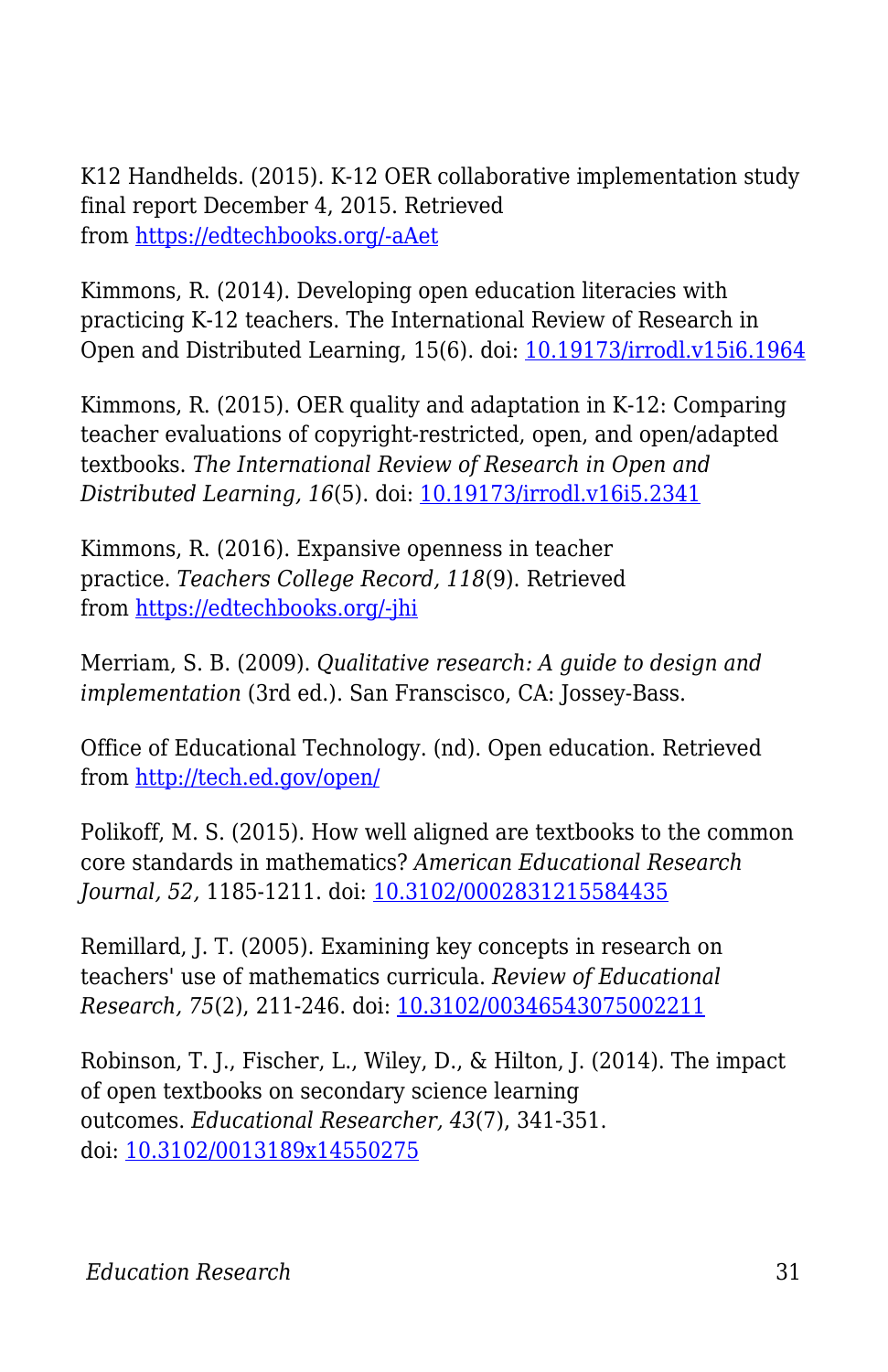Stern, L., & Roseman, J. E. (2001). Textbook alignment. *The Science Teacher, 68*(7). Retrieved from [https://edtechbooks.org/-vZT](https://search.proquest.com/openview/ad5751dba9c5118d7eb1bf3ccc2622c3/1?pq-origsite=gscholar&cbl=40590)

Taylor, J. A., Getty, S. R., Kowalski, S. M., Wilson, C. D., Carlson, J., & Van Scotter, P. (2015). An efficacy trial of research-based curriculum materials with curriculum-based professional development. *American Educational Research Journal, 52*(5), 984-1017. doi: [10.3102/0002831215585962](http://doi.org/10.3102/0002831215585962)

The Boston Consulting Group. (2013). The open education resources ecosystem: An evaluation of the OER movement's current state and its progress toward mainstream adoption. Retrieved from [https://edtechbooks.org/-YpCx](http://www.hewlett.org/library/the-open-education-resources-ecosystem/)

Tonks, D., Weston, S., Wiley, D., & Barbour, M. (2013). "Opening" a new kind of school: The story of the Open High School of Utah. *The International Review of Research in Open and Distance Learning, 14*(1), 255-271. doi: [10.19173/irrodl.v14i1.1345](http://doi.org/10.19173/irrodl.v14i1.1345)

UNESCO. (2016). What are open educational resources (OERs)? Retrieved from [https://edtechbooks.org/-xQz](http://www.unesco.org/new/en/communication-and-information/access-to-knowledge/open-educational-resources/what-are-open-educational-resources-oers/)

U.S. Department of Education. (2015). *U.S. Department of Education launches campaign to encourage schools to #GoOpen with educational resources* [Press Release]. Retrieved from [https://edtechbooks.org/-pJyD](http://www.ed.gov/news/press-releases/us-department-education-launches-campaign-encourage-schools-goopen-educational-resources)

Wiley, D., Hilton, III, J., Ellington, S., & Hall, T. (2012). A preliminary examination of the cost savings and learning impacts of using open textbooks in middle and high school science classes. *International Review of Research in Open and Distance Learning, 13*(3), 262-276. Retrieved from [https://edtechbooks.org/-aty](http://www.irrodl.org/index.php/irrodl/article/view/1153/2256)

Wiley, D., Webb, A., Weston, S., & Tonks, D. (2017). A preliminary exploration of the relationships between student-created OER, sustainability, and students' success. *The International Review of*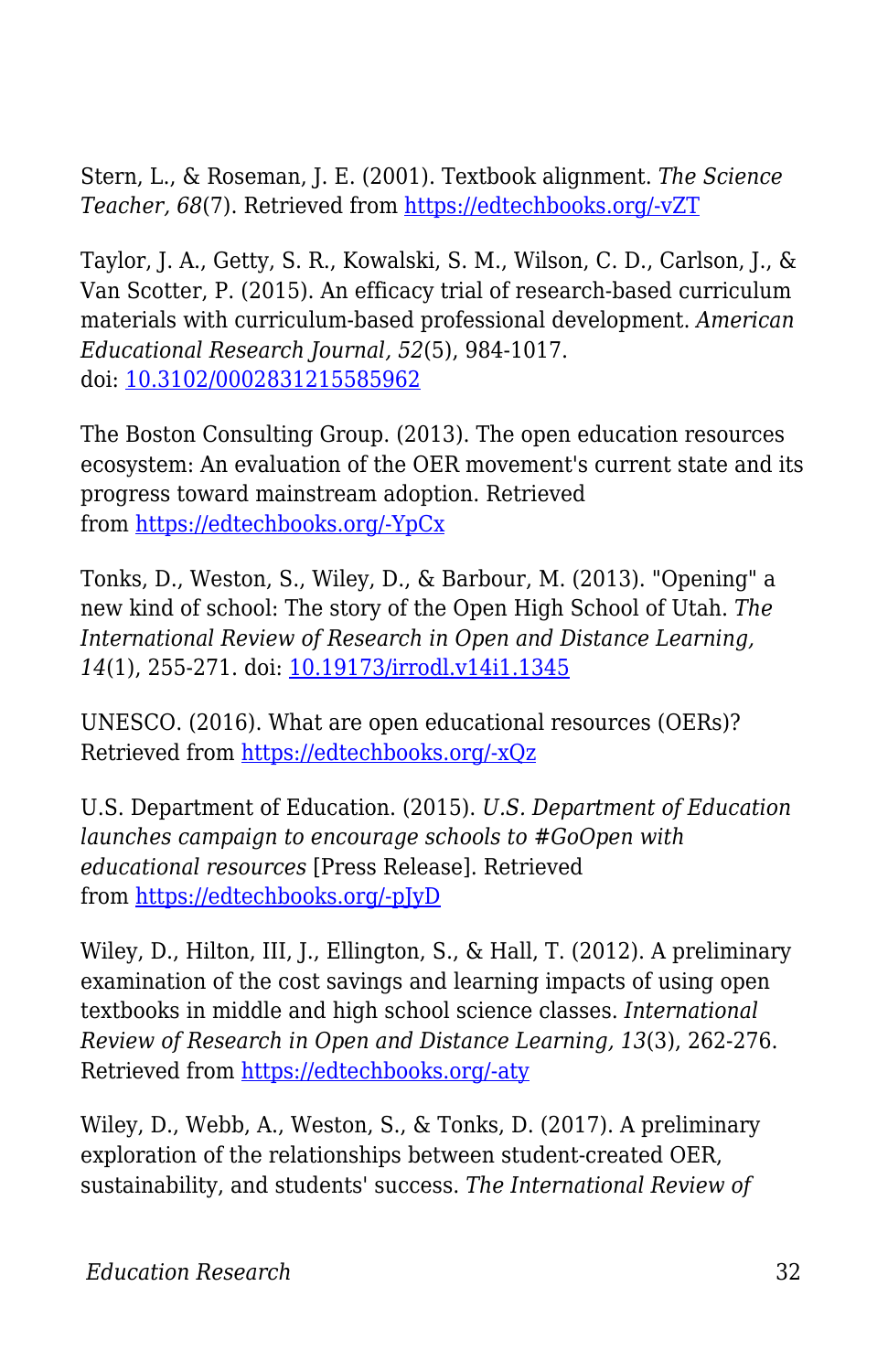*Research in Open and Distributed Learning, 18*(4). doi: [10.19173/irrodl.v18i4.3022](http://doi.org/10.19173/irrodl.v18i4.3022)

#### **Suggested Citation**

*Mason, S., & Kimmons, R. (2018). Effects of open textbook adoption on teachers' open practices. The International Review of Research in Open and Distributed Learning, 19(3).*



Mason, S., & Kimmons, R. (2018). Effects of open textbook adoption on teachers' open practices. *The International Review of Research in Open and Distributed Learning, 19*(3).